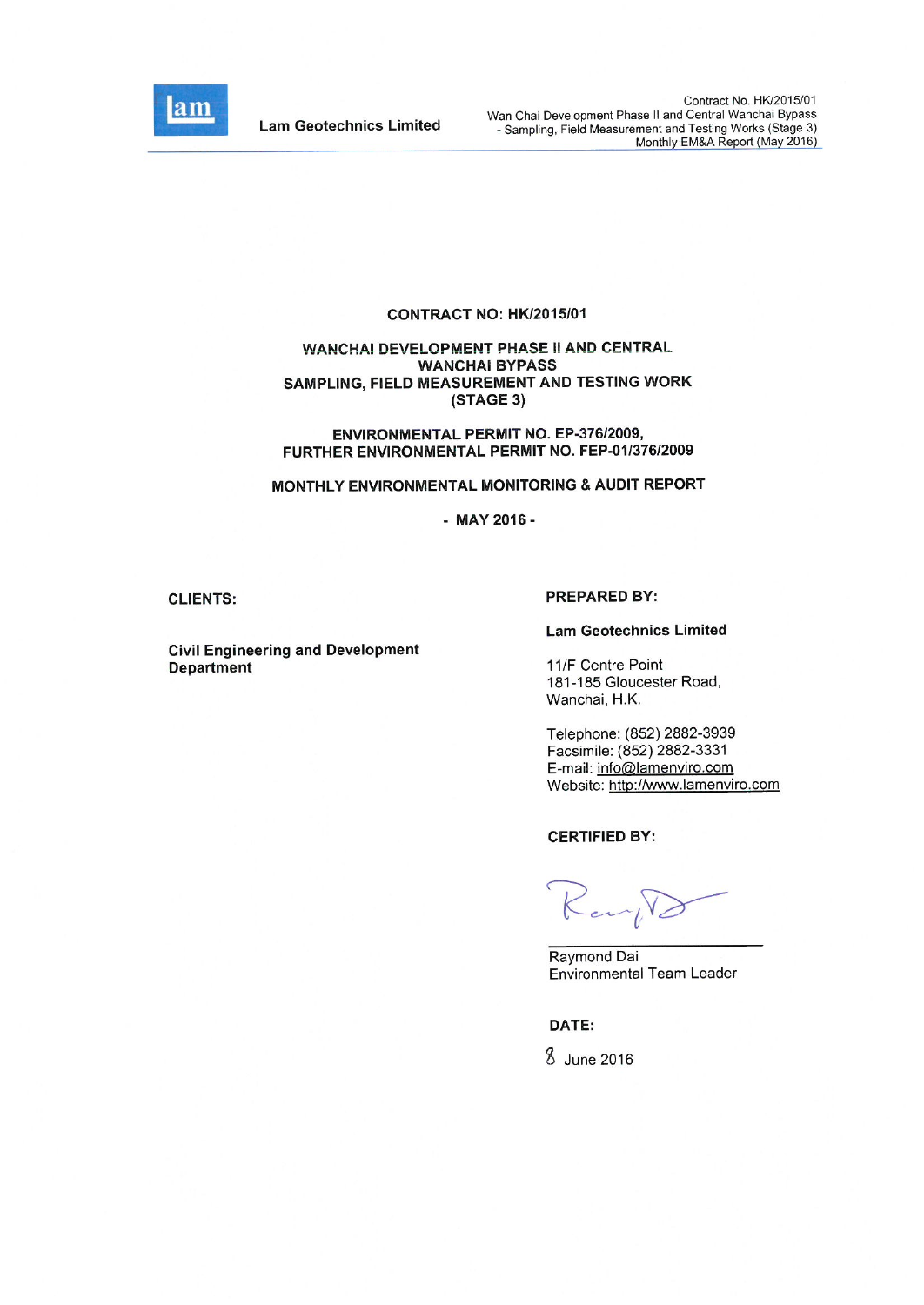

Ref.: AACWBIECEM00\_0\_8179L.16.docx

13 June 2016

By Post and Fax (2691 2649)

**AECOM Asia Company Limited** 11/F Tower 2 Grand Central Plaza 138 Shatin Rural Committee Road **Shatin New Territories** Hong Kong

Attention: Mr. Conrad Ng

Dear Mr. Ng,

# **Re: Contract No. HK/2015/01** Wan Chai Development Phase II - Central-Wan Chai Bypass **Sampling, Field Measurement and Testing Works (Stage 3)**

# **Monthly Environmental Monitoring and Audit Report (May 2016)** for EP-376/2009 and FEP-01/376/2009

Reference is made to the Environmental Team's submission of the captioned Monthly Environmental Monitoring and Audit (EM&A) Report for May 2016 received by e-mail on 8 June 2016 for our review and comment.

Please be informed that we have no adverse comment on the captioned submission. We write to verify the captioned submission in accordance with Condition 3.4 in the captioned Environmental Permit.

Thank you very much for your attention and please do not hesitate to contact the undersigned should you have any queries.

Yours sincerely,

David Yeung **Independent Environmental Checker** 

| C.C. | <b>CEDD</b>  | Attn: Mr. Stephen Lo                                   | by fax: 2577 5040 |
|------|--------------|--------------------------------------------------------|-------------------|
|      | Lam          | Attn: Mr. Raymond Dai                                  | by fax: 2882 3331 |
|      | <b>AECOM</b> | Attn: Mr. Francis Leong/ Stephen Lai by fax: 2691 2649 |                   |

Q:\Projects\AACWBIECEM00\Corr\AACWBIECEM00\_0\_8179L.16.docx

Ramboll Environ Hong Kong Limited 英環香港有限公司 Room 2403, 24/F., Jubilee Centre, 18 Fenwick Street, Wanchai, Hong Kong Tel: 852.3465 2888 Fax: 852.3465 2899 www.Ramboll-Environ.com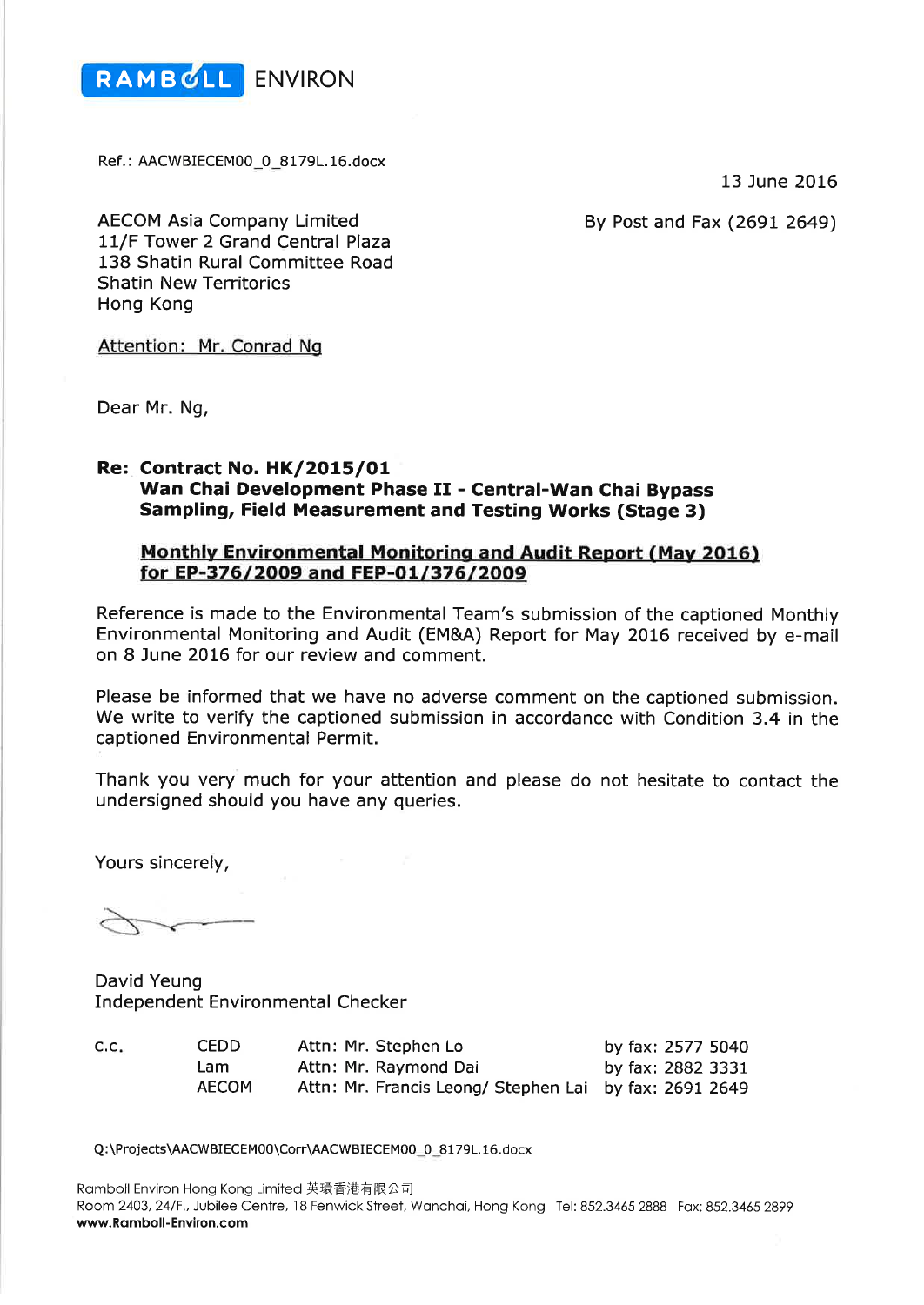

# **TABLE OF CONTENTS**

| 1                       |                          |                                                                                                                                                     |  |
|-------------------------|--------------------------|-----------------------------------------------------------------------------------------------------------------------------------------------------|--|
|                         | 1.1<br>1.2               |                                                                                                                                                     |  |
| $\mathbf{2}$            |                          |                                                                                                                                                     |  |
|                         | 2.1<br>2.2<br>2.3        |                                                                                                                                                     |  |
| 3                       |                          |                                                                                                                                                     |  |
|                         | 3.1                      | Status of Environmental Licensing and Permitting under the Project  10                                                                              |  |
| 4                       |                          |                                                                                                                                                     |  |
|                         | 4.1<br>4.2               |                                                                                                                                                     |  |
| 5                       |                          |                                                                                                                                                     |  |
|                         | 5.1<br>5.2<br>5.3        |                                                                                                                                                     |  |
| 6                       |                          |                                                                                                                                                     |  |
|                         | 6.1<br>6.2<br>6.3<br>6.4 | Review of the Reasons for and the Implications of Non-compliance  18<br>Summary of action taken in the event of and follow-up on non-compliance  18 |  |
| $\overline{\mathbf{z}}$ |                          | <b>CUMULATIVE CONSTRUCTION IMPACTS DUE TO THE CONCURRENT PROJECTS 19</b>                                                                            |  |
| 8                       |                          |                                                                                                                                                     |  |
| 9                       |                          |                                                                                                                                                     |  |
| 10                      |                          |                                                                                                                                                     |  |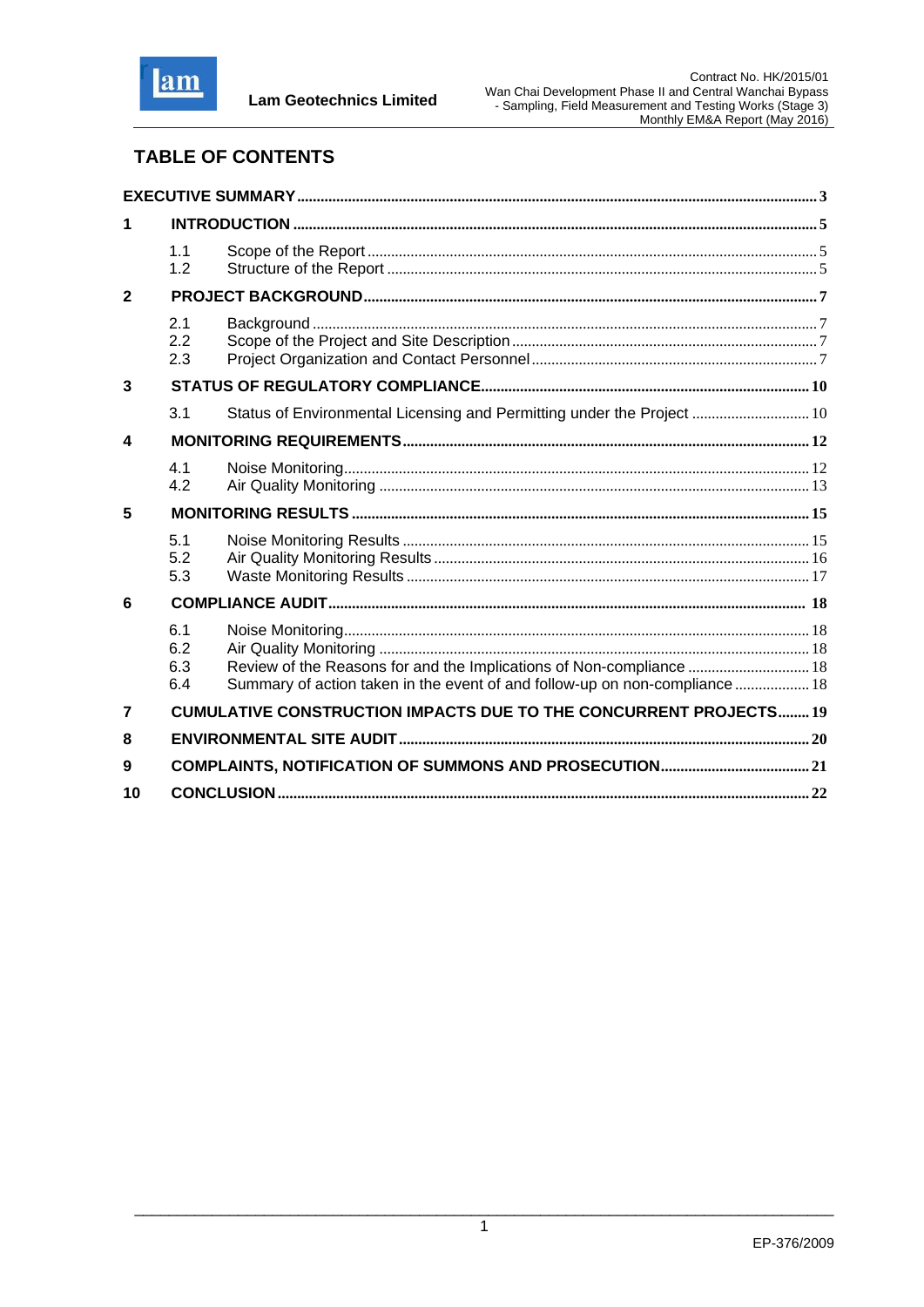

#### **LIST OF TABLES**

- *Table 2.1 Schedule 2 Designated Projects under this Project*
- *Table 2.2 Contact Details of Key Personnel*
- *Table 3.1 Summary of the current status on licences and/or permits on environmental protection pertinent to the Project*
- *Table 3.2 Cumulative Summary of Valid Licences and Permits under Contract no. HK/2012/08*
- *Table 3.3 Summary of submission status under FEP-01/376/2009 Condition*
- *Table 4.1 Noise Monitoring Stations*
- *Table 4.2 Air Quality Monitoring Stations*
- *Table 5.1 Noise Monitoring Stations for Contract no. HK/2012/08*
- *Table 5.2 Air Quality Monitoring Station for Contract no. HK/2012/08*
- *Table 5.3 Details of Waste Disposal for Contract no. HK/2012/08*
- *Table 8.1 Summary of Environmental Inspections for Contract no. HK/2012/08*
- *Table 9.1 Cumulative Statistics on Complaints*
- *Table 9.2 Cumulative Statistics on Successful Prosecutions*
- *Table 10.1 Summary of Key Construction Activities of Individual Contract(s) to be commenced in Coming Reporting Month*

#### *LIST OF FIGURES*

- Figure 2.1 Project Layout
- Figure 2.2 Project Organization Chart
- Figure 4.1 Locations of Environmental Monitoring Stations

# **LIST OF APPENDICES**

- Appendix 3.1 Environmental Mitigation Implementation Schedule
- Appendix 4.1 Action and Limit Level
- Appendix 4.2 Copies of Calibration Certificates
- Appendix 5.1 Monitoring Schedule for Reporting Month and Coming month
- Appendix 5.2 Noise Monitoring Results and Graphical Presentations
- Appendix 5.3 Air Quality Monitoring Results and Graphical Presentations
- Appendix 6.1 Event Action Plans
- Appendix 6.2 Notification of Exceedance
- Appendix 9.1 Complaint Log
- Appendix 10.1 Construction Programme of Individual Contracts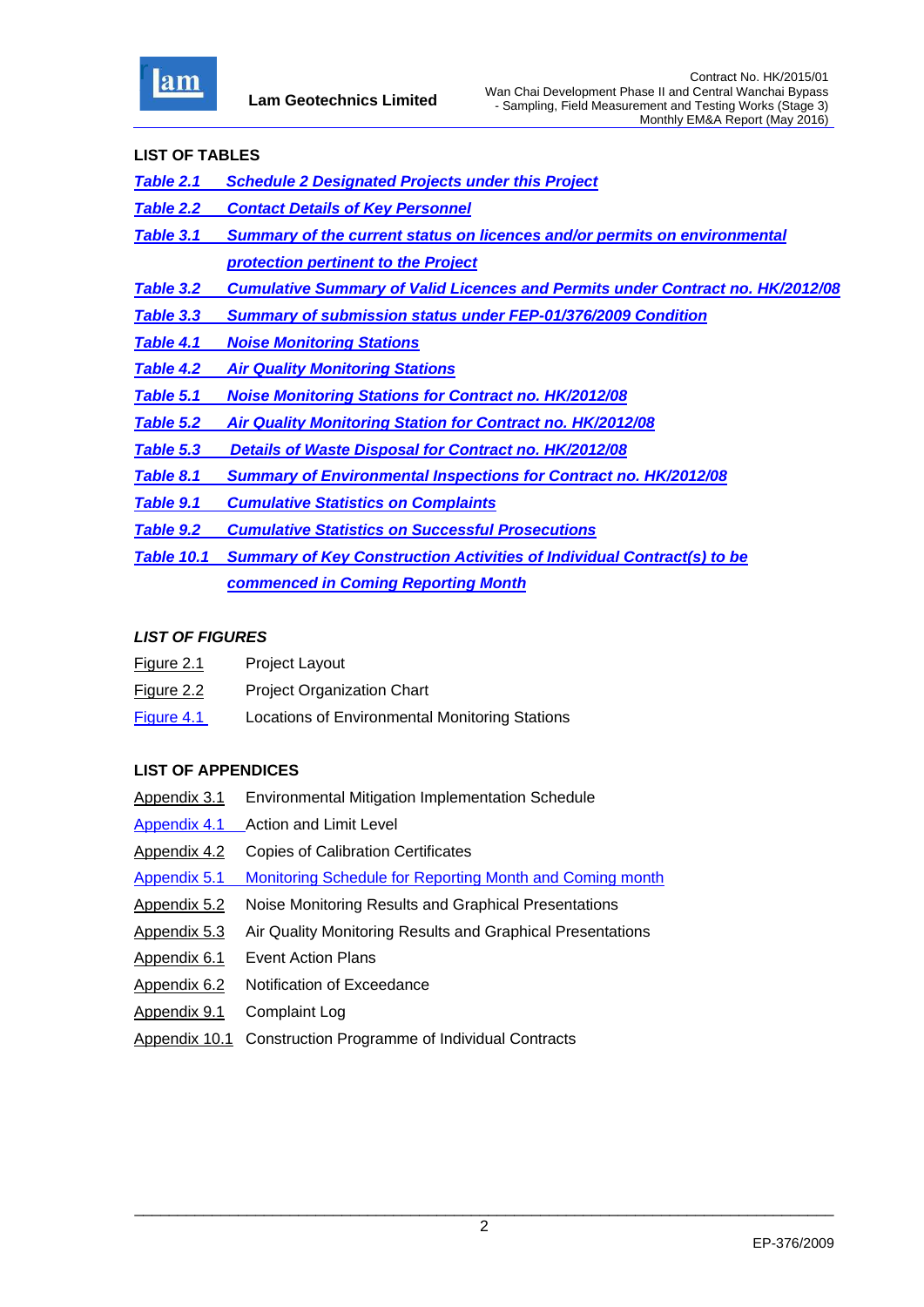

# **EXECUTIVE SUMMARY**

- i. This is the Environmental Monitoring and Audit (EM&A) Monthly Report May 2016 specific for Environmental Permit no. EP-376/2009 and Further Environmental Permit no. FEP-01/376/2009. The EM&A report is prepared by the Environmental Team (ET) employed under Contract No. HK/2015/01 – Wan Chai Development Phase II and Central Wanchai Bypass – Sampling, Field Measurement and Testing Works (Stage 3). This report presents the environmental monitoring findings and information recorded during the period of 27<sup>th</sup> April 2016 to 26<sup>th</sup> May 2016. The cut-off date of reporting is at 26<sup>th</sup> of each reporting month.
- ii. In the reporting month, the principal work activities of the contract are included as follows: Contract no. HK/2012/08 – Wan Chai Development Phase II – Central- Wan Chai Bypass at Wan Chai West
	- **Drainage**
	- **Utilities**

# Noise Monitoring

- iii. Noise monitoring was conducted at M1a Harbour Road Sports Centre.
- iv. Two limit level exceedances were recorded at M1a Harbour Road Sports Centre on 4 and 24 May 2016 in the reporting month. After the investigation, the exceedances were concluded as non-project related.

# Air Quality Monitoring

- v. 1-hour and 24-hour Total Suspended Particulates (TSP) monitoring were conducted on every six days basis at CMA5b and CMA6a – Contractor HK/2012/08 Site Office.
- vi. Due to interruption of electricity supplies, 24hr TSP monitoring at CMA5b monitoring station was rescheduled from 20 May 2016 to 21 May 2016.
- vii. Due to closure of major road and pedestrian access to monitoring station, 1hr TSP monitoring at CMA5b monitoring station was rescheduled from 17 May 2016 to 20 May 2016
- viii. No action or limit level exceedance was recorded in this reporting month.

# Complaints, Notifications of Summons and Successful Prosecutions

ix. No environmental complaint was received in this reporting month.

# Site Inspections and Audit

x. The Environmental Team (ET) conducted weekly site inspection for Contract no. HK/2012/08 in this reporting period. The Contractors rectified major observations and recommendations made during the audit sessions. No non-conformance was identified during the site inspections.

\_\_\_\_\_\_\_\_\_\_\_\_\_\_\_\_\_\_\_\_\_\_\_\_\_\_\_\_\_\_\_\_\_\_\_\_\_\_\_\_\_\_\_\_\_\_\_\_\_\_\_\_\_\_\_\_\_\_\_\_\_\_\_\_\_\_\_\_\_\_\_\_\_\_\_\_\_\_\_\_\_ 3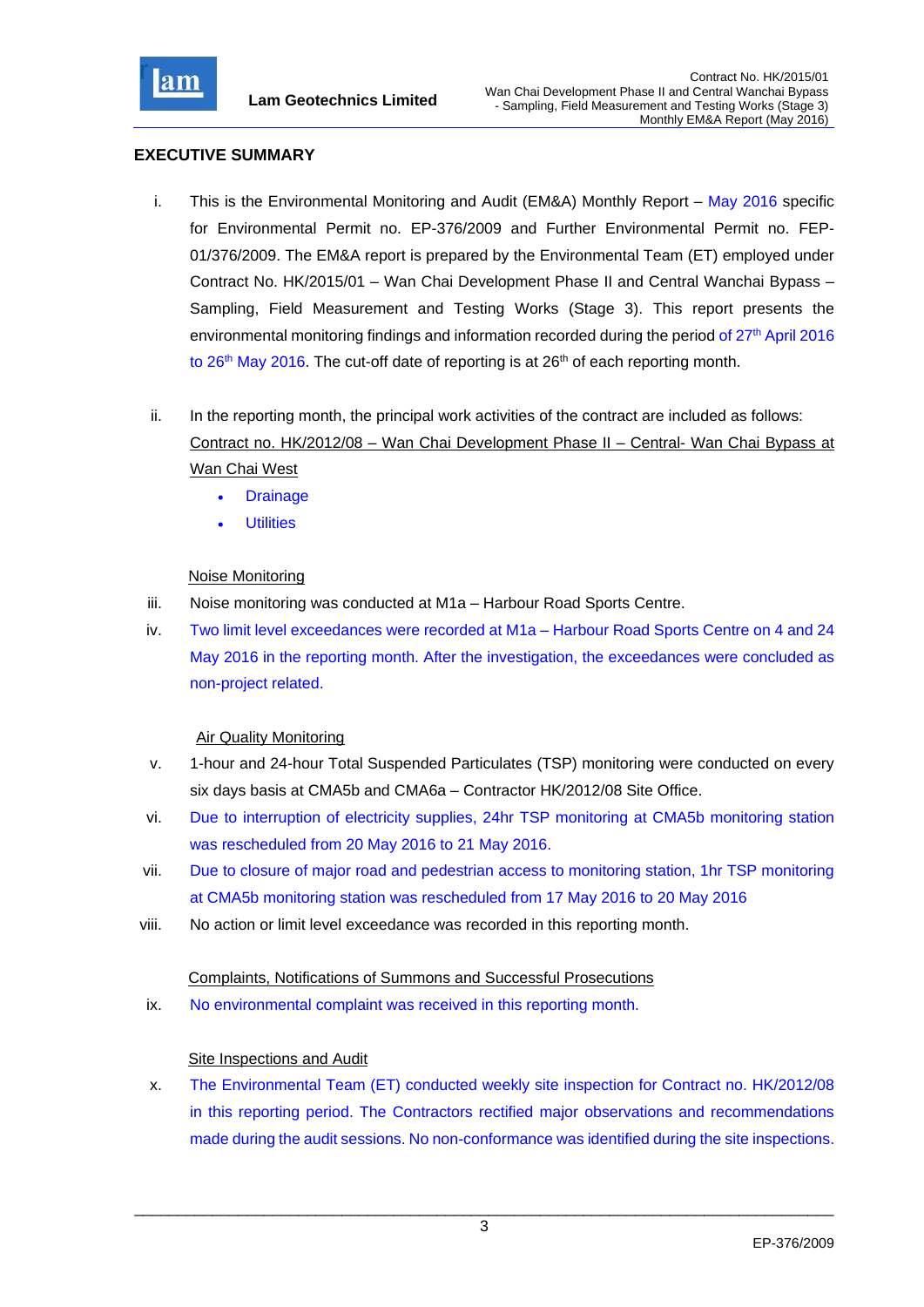

Future Key Issues

xi. In the coming reporting month, the principal work activities of the contract is anticipated as follows:

Contract no. HK/2012/08 – Wan Chai Development Phase II – Central- Wan Chai Bypass at Wan Chai West

- Drainage
- Utilities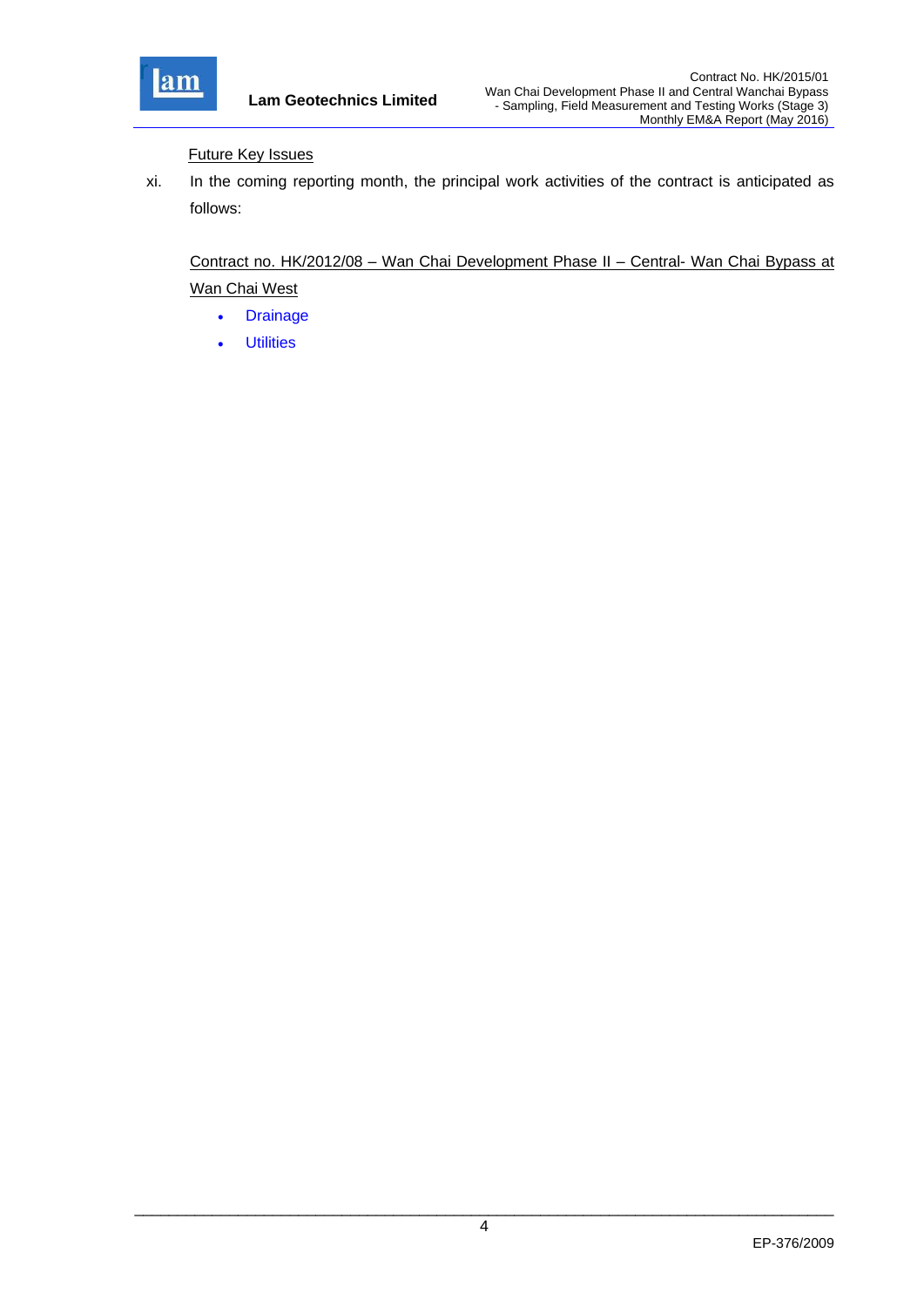

#### **1 INTRODUCTION**

#### **1.1 Scope of the Report**

1.1.1. Lam Geotechnics Limited (LGL) has been appointed take up the role as the Environmental Team (ET) under Environmental Permit no. EP-376/2009 and Further Environmental Permit no. FEP-01/376/2009 to implement the Environmental Monitoring and Audit (EM&A) programme as stipulated in the EM&A Manual of the approved Environmental Impact Assessment (EIA) Report for Wan Chai Development Phase II and Central-Wan Chai Bypass (Register No.: AEIAR-458/2008).

This report documents the finding of EM&A works for Environmental Permit (EP) no. EP-376/2009 and Further Environmental Permit no. FEP-01/376/2009, during the period of  $27<sup>th</sup>$ April 2016 to 26<sup>th</sup> May 2016. The cut-off date of reporting is the 26<sup>th</sup> of each reporting month.

#### **1.2 Structure of the Report**

- **Section 1** *Introduction* details the scope and structure of the report.
- **Section 2** *Project Background* summarizes background and scope of the project, site description, project organization and contact details of key personnel during the reporting period.
- **Section 3** *Status of Regulatory Compliance* summarizes the status of valid Environmental Permits / Licenses during the reporting period.
- **Section 4** *Monitoring Requirement***s** summarizes all monitoring parameters, monitoring methodology and equipment, monitoring locations, monitoring frequency, criteria and respective event and action plan and monitoring programmes.
- **Section 5** *Monitoring Results* summarizes the monitoring results obtained in the reporting period.
- **Section 6 C***ompliance Audit* summarizes the auditing of monitoring results, all exceedances environmental parameters.
- **Section 7** *Cumulative Construction Impact due to the Concurrent Projects*  summarizes the relevant cumulative construction impact due to the concurrent activities of the concurrent Projects.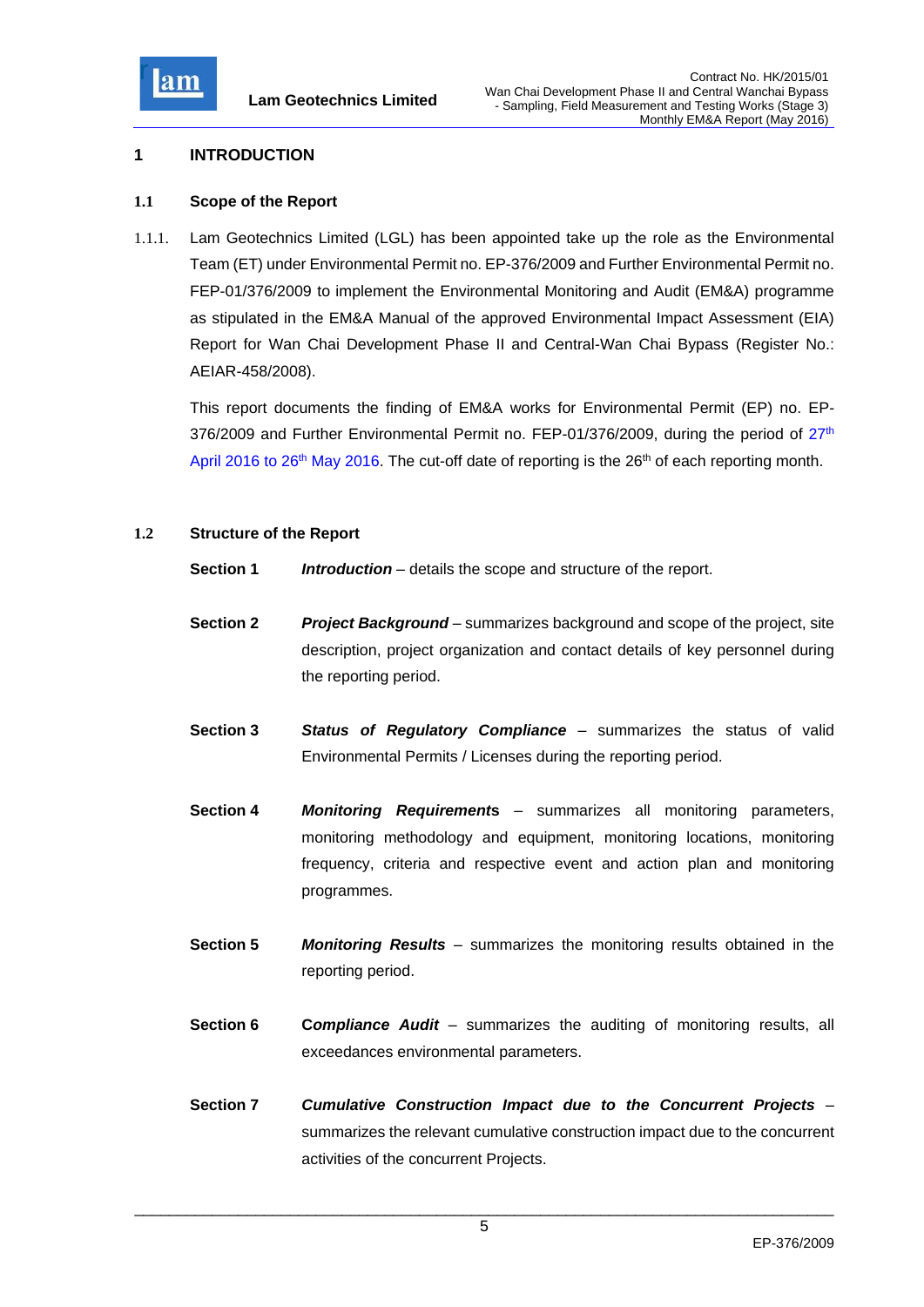

- **Section 8** *Environmental Site Audit* summarizes the findings of weekly site inspections undertaken within the reporting period, with a review of any relevant follow-up actions within the reporting period.
- **Section 9** *Complaints, Notification of summons and Prosecution summarizes the* cumulative statistics on complaints, notification of summons and prosecution
- **Section 10** *Conclusion*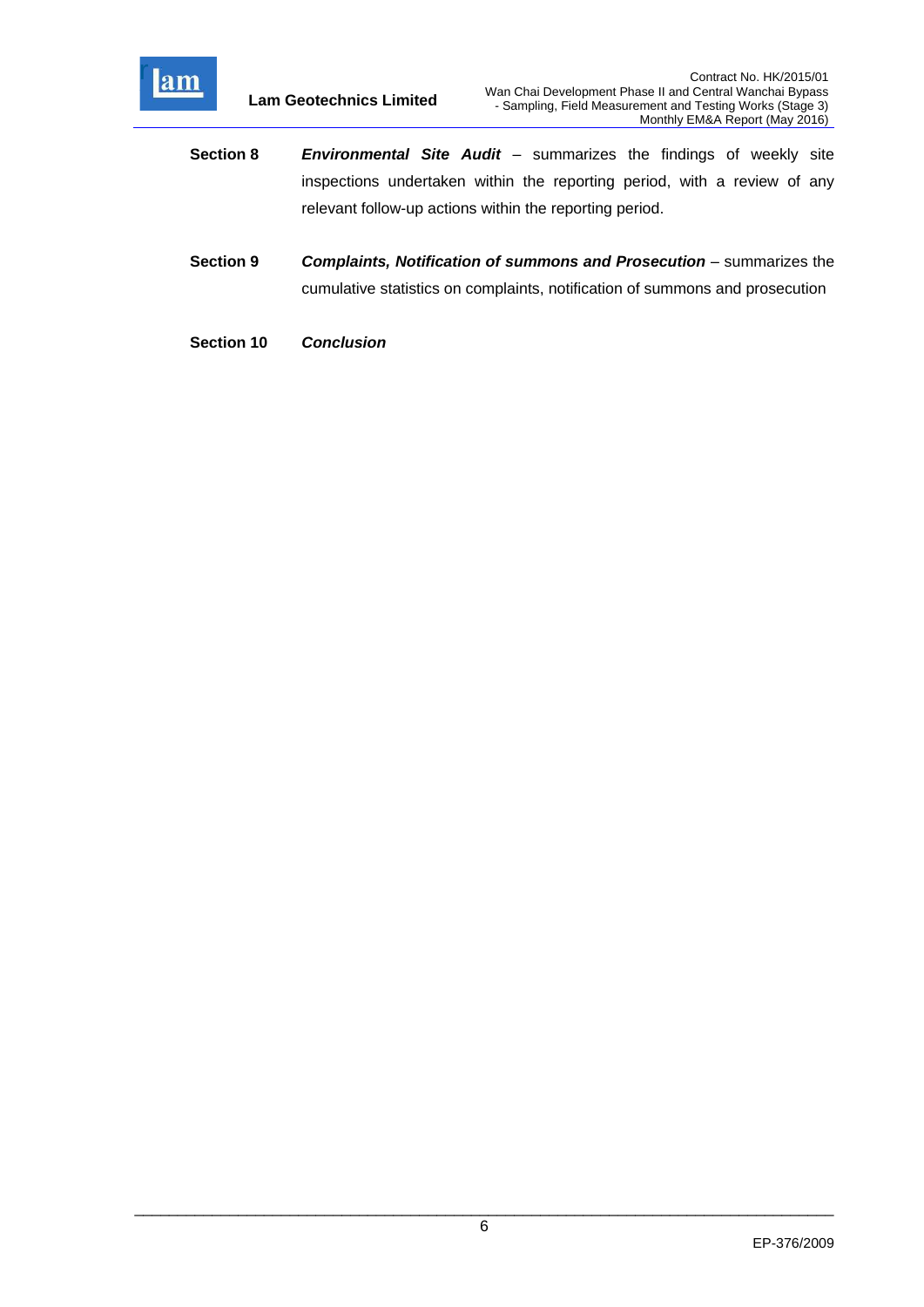

# **2 PROJECT BACKGROUND**

#### **2.1 Background**

2.1.1 Wan Chai Development phase II and Central-Wan Chai Bypass (hereafter called "the Project") are Designated Project (DP) under the Environmental Impact Assessment Ordinance (Cap. 499) (EIAO). The Environmental Impact Assessment (EIA) Report for Wan Chai Development phase II and Central-Wan Chai Bypass (Register No.: AEIAR-125/2008) has been approved on 11 December 2008.

#### **2.2 Scope of the Project and Site Description**

- 2.2.1. The design and construction of Wan Chai Development Phase II and Central Wanchai Bypass involves the construction and operation of primary and district distributor roads that is shown at *Figure 2.1*.
- 2.2.2. The key purpose of the study area encompasses the Wan Chai harbourfront area. The area starts at the boundary of Central Reclamation Phase III (CRIII) at the west and connects to the existing Hung Hing Road at the east. The scope of the project includes:
	- A dual 2-lane primary distributor road, Road P2, approximately 0.6km in length; and
	- Other new primary and district distributor roads connecting to the slip roads of the Central-Wan Chai Bypass with a total length of approximately 0.7km.
- 2.2.3. The project also contains various Schedule 2 DP that, under the EIAO, require Environmental Permits (EPs) to be granted by the DEP before they may be either constructed or operated. **Table 2.1** summarises the DP under this Project. **Figure 2.1** shows the locations of these Schedule 2 DP.

| Item            | <b>Designated Project</b>                       | <b>EIAO Reference</b>   |
|-----------------|-------------------------------------------------|-------------------------|
| DP <sub>2</sub> | Road P2 and other roads which are classified as | Schedule 2, Part I, A.1 |
|                 | primary/district distributor roads              |                         |

*Table 2.1 Schedule 2 Designated Project under this Project*

2.2.4. The designated project work II (DP2) was awarded to China State-Leader Joint Venture HK/2012/08 (Contract Title: Wan Chai Development Phase II Central – Wan Chai Bypass at Wan Chai West) as part of the Project works by the Civil Engineering and Development Department (CEDD). The construction work under Contract no. HK/2012/08 was commenced on 13 May 2015.

# **2.3 Project Organization and Contact Personnel**

2.3.1 Civil Engineering and Development Department and Highway Department are the overall project controllers for the Wan Chai Development Phase II and Central-Wan Chai Bypass

\_\_\_\_\_\_\_\_\_\_\_\_\_\_\_\_\_\_\_\_\_\_\_\_\_\_\_\_\_\_\_\_\_\_\_\_\_\_\_\_\_\_\_\_\_\_\_\_\_\_\_\_\_\_\_\_\_\_\_\_\_\_\_\_\_\_\_\_\_\_\_\_\_\_\_\_\_\_\_\_\_ 7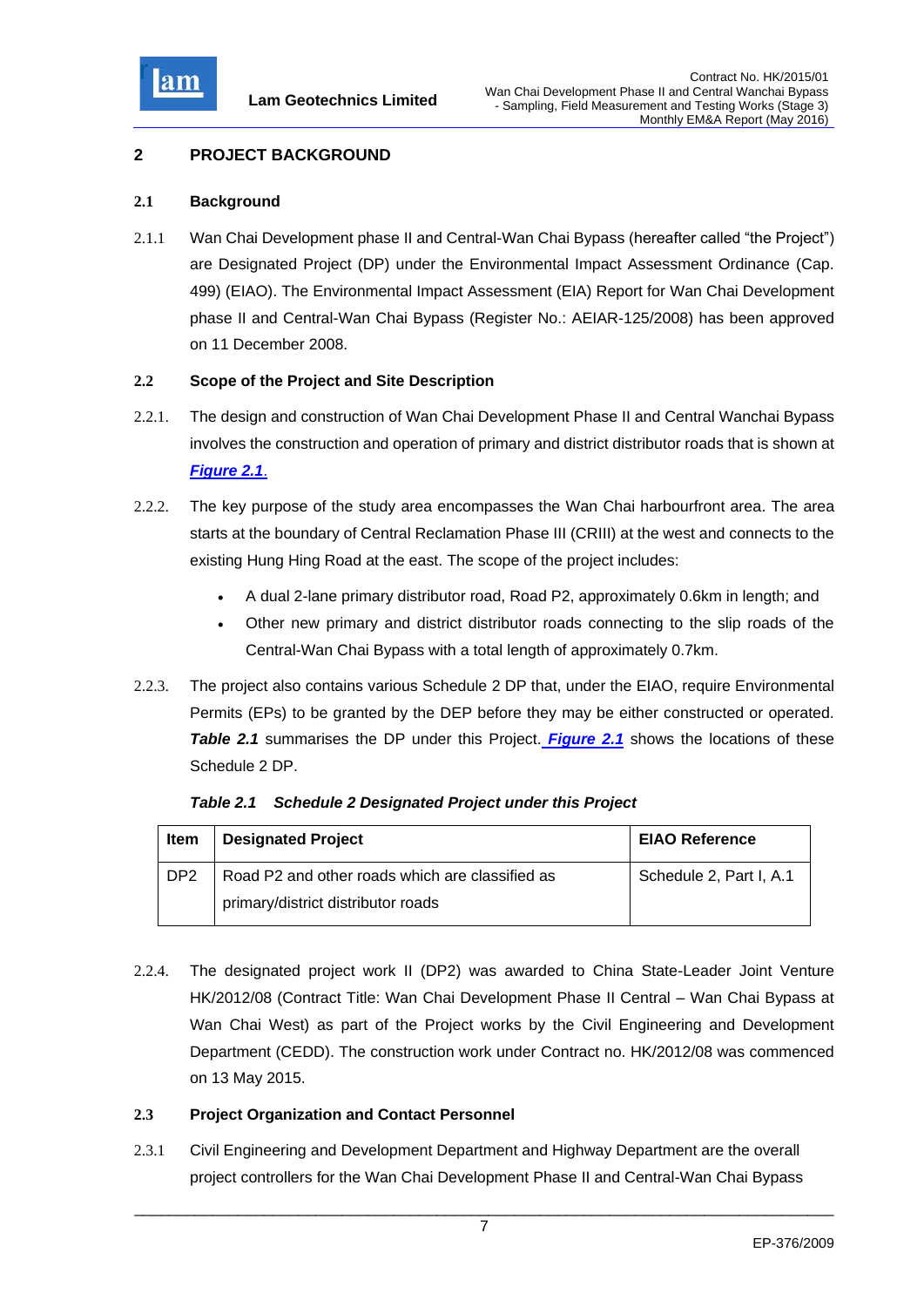

respectively. For the construction phase of the Project, Project Engineer, Contractor(s), Environmental Team and Independent Environmental Checker are appointed to manage and control environmental issues.

2.3.2 The proposed project organization and lines of communication with respect to environmental protection works are shown in *Figure 2.2*. Key personnel and contact particulars are summarized in *Table 2.2*:

| Party                                      | <b>Role</b>                                   | <b>Post</b>                                   | <b>Name</b>        | <b>Contact</b><br>No. | <b>Contact</b><br>Fax |
|--------------------------------------------|-----------------------------------------------|-----------------------------------------------|--------------------|-----------------------|-----------------------|
| <b>AECOM</b>                               | Engineer's<br>Representative<br>for WDII      | Principal<br>Resident<br>Engineer             | Mr. Frankie Fan    | 2587 1778             | 2587 1877             |
|                                            | Engineer's<br>Representative<br>for CWB       | Principal<br>Resident<br>Engineer             | Mr. Peter Poon     | 3922 3388             | 3912 3010             |
| China State-<br>Leader JV                  | Contractor<br>under Contract                  | Project<br><b>Director</b>                    | C. N. LAI          | 9106 5806             | 2877 1522             |
|                                            | no. HK/2012/08                                | Project<br>Manager                            | Mr. Eddie<br>Chung | 91898118              |                       |
|                                            |                                               | Site Agent                                    | Mr. Keith Tse      | 9037 1839             |                       |
|                                            |                                               | Environmental<br>Officer                      | Mr. James Ma       | 9130 9549             |                       |
|                                            |                                               | Environmental<br>Supervisor                   | Mr. Y. L. HO       | 9856 5669             |                       |
| Ramboll<br>Environ<br>Hong Kong<br>Limited | Independent<br>Environmental<br>Checker (IEC) | Independent<br>Environmental<br>Checker (IEC) | Mr. David<br>Yeung | 3465 2888             | 3465 2899             |
| Lam<br>Geotechnics<br>Limited              | Environmental<br>Team (ET)                    | Environmental<br>Team Leader<br>(ETL)         | Mr. Raymond<br>Dai | 2882 3939             | 2882 3331             |

*Table 2.2 Contact Details of Key Personnel*

- 2.3.3 In this reporting month, the principal work activities of the contract is included as follows: Contract no. HK/2012/08 – Wan Chai Development Phase II – Central- Wan Chai Bypass at Wan Chai West
	- **Drainage**
	- Utilities

2.3.4 In coming reporting month, the principal work activities of the contract is anticipated as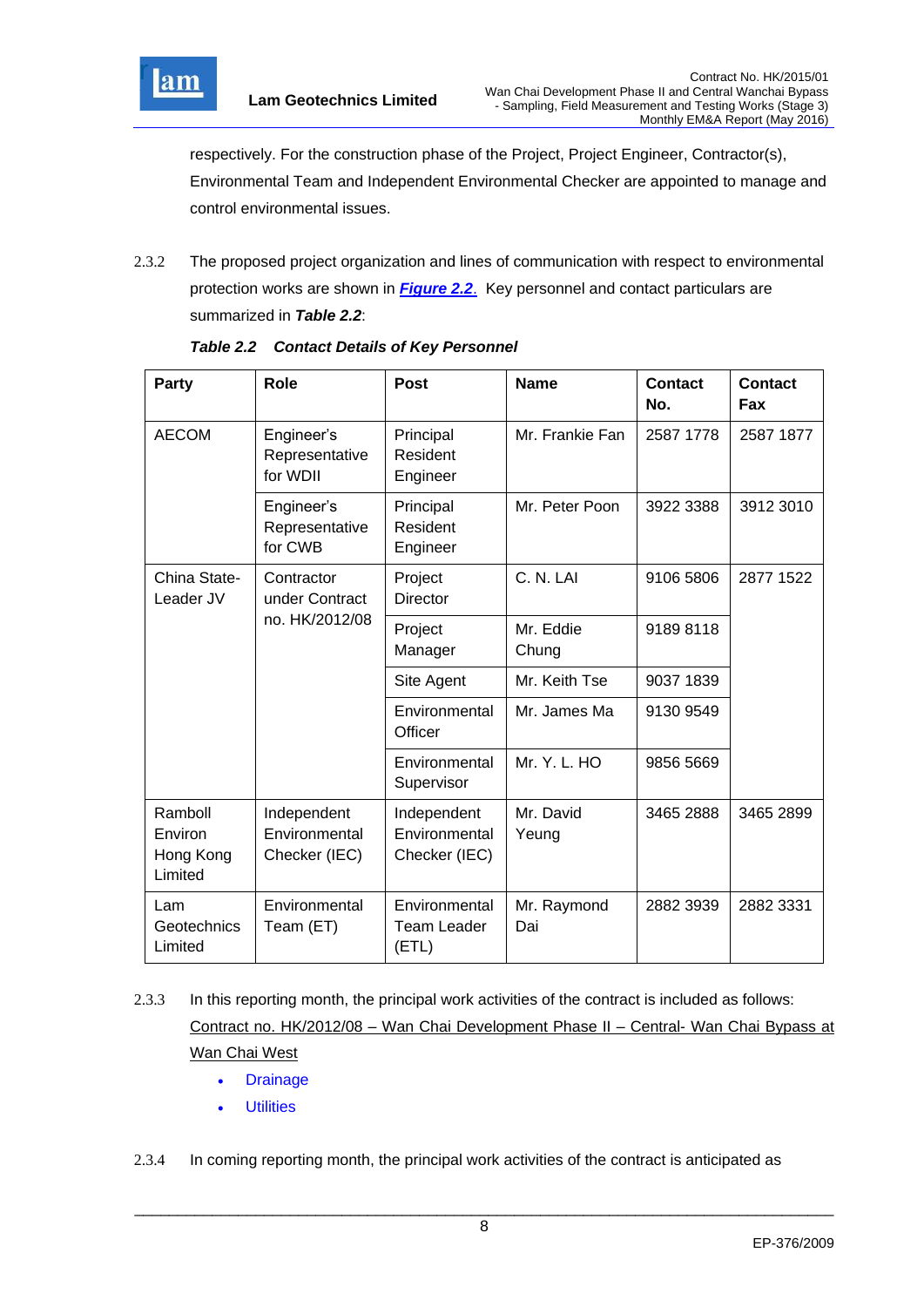

follows:

Contract no. HK/2012/08 – Wan Chai Development Phase II – Central- Wan Chai Bypass at Wan Chai West

- Drainage
- Utilities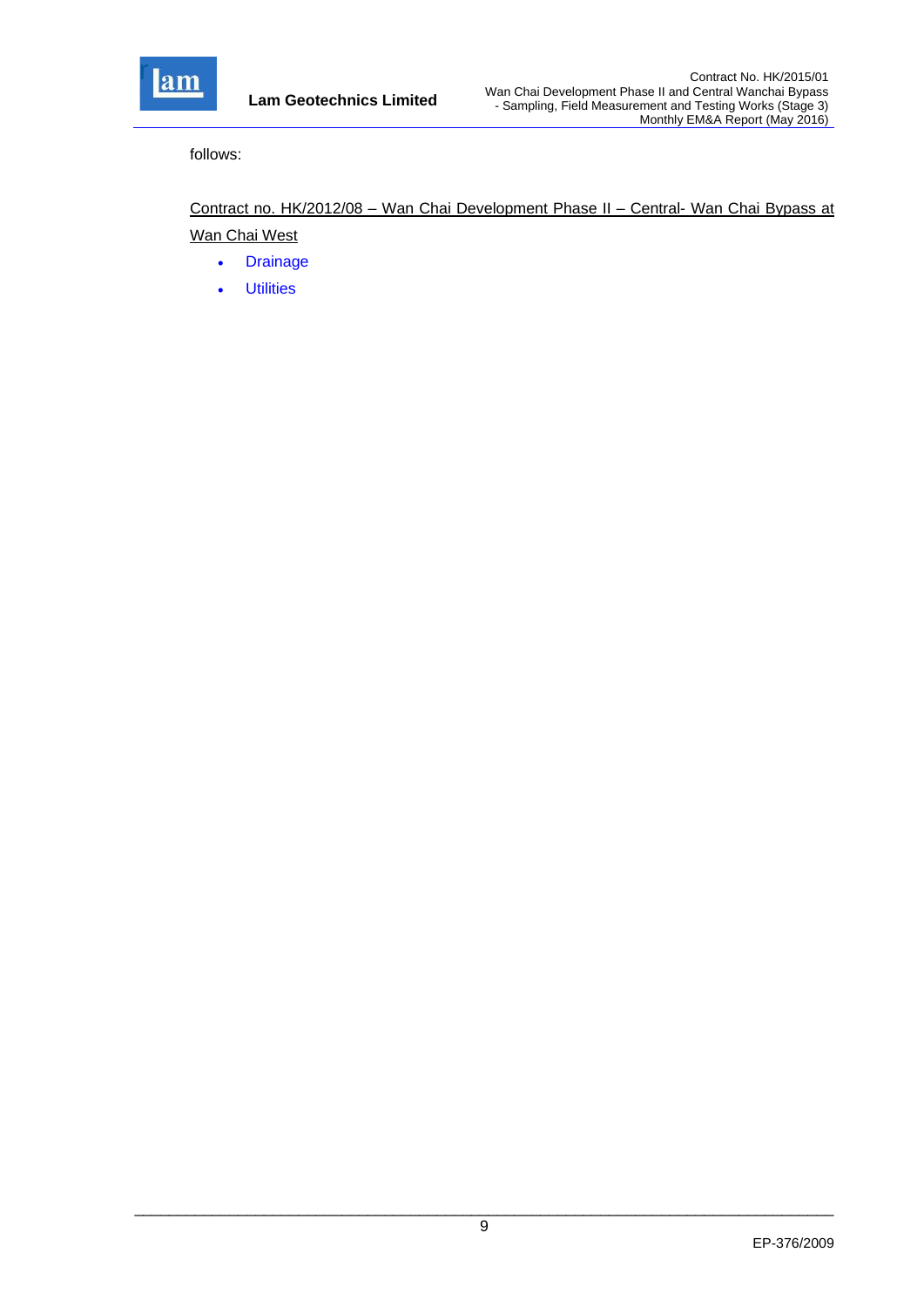

# **3 STATUS OF REGULATORY COMPLIANCE**

#### **3.1 Status of Environmental Licensing and Permitting under the Project**

3.1.1. A summary of the current status on licences and/or permits on environmental protection pertinent to the Project is shown in *Table 3.1*.

# *Table 3.1 Summary of the current status on licences and/or permits on environmental protection pertinent to the Project*

| <b>Permits and/or Licences</b>      | Reference No.   | <b>Issued Date</b> | <b>Status</b> |
|-------------------------------------|-----------------|--------------------|---------------|
| <b>Environmental Permit</b>         | EP-376/2009     | 13 Nov 2009        | Valid         |
| <b>Further Environmental Permit</b> | FEP-01/376/2009 | 31 Mar 2015        | Valid         |

3.1.2. The current status on licences and/or permits on environmental protection pertinent for contract no. HK/2012/08 under FEP-01/376/2009 showed in *Table 3.2.* and *Table 3.3*

# *Table 3.2 Cumulative Summary of Valid Licences and Permits under Contract no. HK/2012/08*

| <b>Permits and/or</b><br><b>Licences</b>                           | Reference No.     | <b>Issued Date</b> | <b>Valid Period/</b><br><b>Expiry Date</b> | <b>Status</b> |
|--------------------------------------------------------------------|-------------------|--------------------|--------------------------------------------|---------------|
| Further<br><b>Environmental Permit</b>                             | FEP-01/376/2009   | 31 Mar 2015        | N/A                                        | Valid         |
| Notification of Works<br>Under APCO                                | 355439            | 4 Feb 2013         | N/A                                        | Valid         |
| Registration as a<br><b>Chemical Waste</b><br>Producer             | 5213-134-C3790-01 | 8 Mar 2013         | N/A                                        | Valid         |
| <b>Billing Account under</b><br><b>Waste Disposal</b><br>Ordinance | 7016883           | 18 Feb 2013        | 18 Jul 2017                                | Valid         |
| Water Discharge<br>Licence                                         | WT00018470-2014   | 6 Mar 2014         | 31 Mar 2019                                | Valid         |
| <b>Construction Noise</b><br>Permit                                | GW-RS0192-16      | 4 Mar 2016         | 9 Mar 2016 to 8 Sep<br>2016                | Valid         |
|                                                                    | GW-RS0355-16      | 13 Apr 2016        | 15 Apr 2016 to 12<br><b>Oct 2016</b>       | Valid         |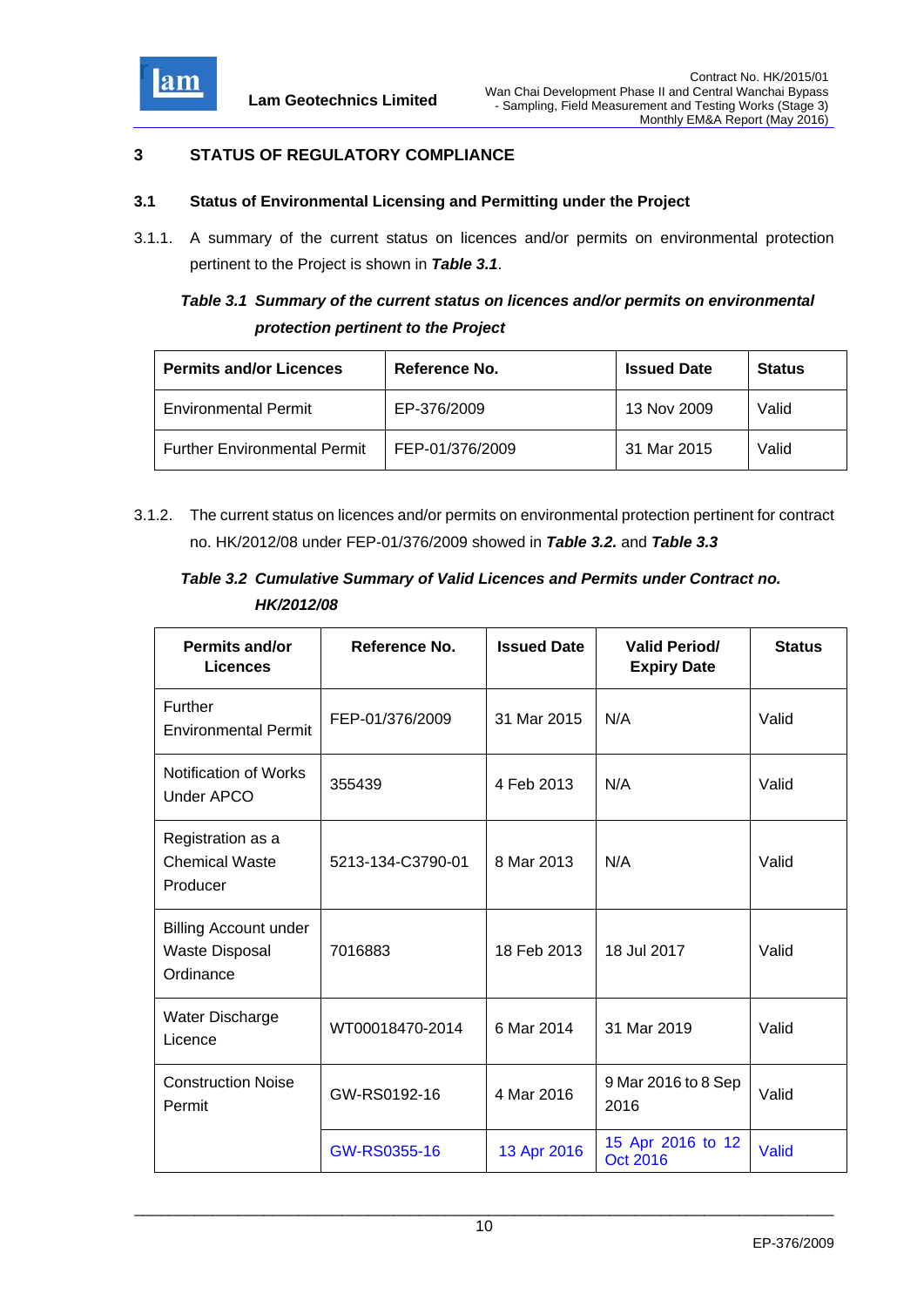

| <b>EP Condition</b> | Submission                     | Date of Submission                                             |
|---------------------|--------------------------------|----------------------------------------------------------------|
| Condition 2.9       | Noise Management Plan (Rev. 2) | Generally in order<br>as commented by<br>EPD on 27 Oct<br>2015 |
| Condition 2.10      | Landscape Plan (Rev. 0)        | Generally in order<br>as commented by<br>EPD on 5 Aug 2015     |

*Table 3.3 Summary of submission status under FEP-01/376/2009 Condition*

3.1.3. Implementation status of the recommended mitigation measures during this reporting month is presented in *Appendix 3.1*.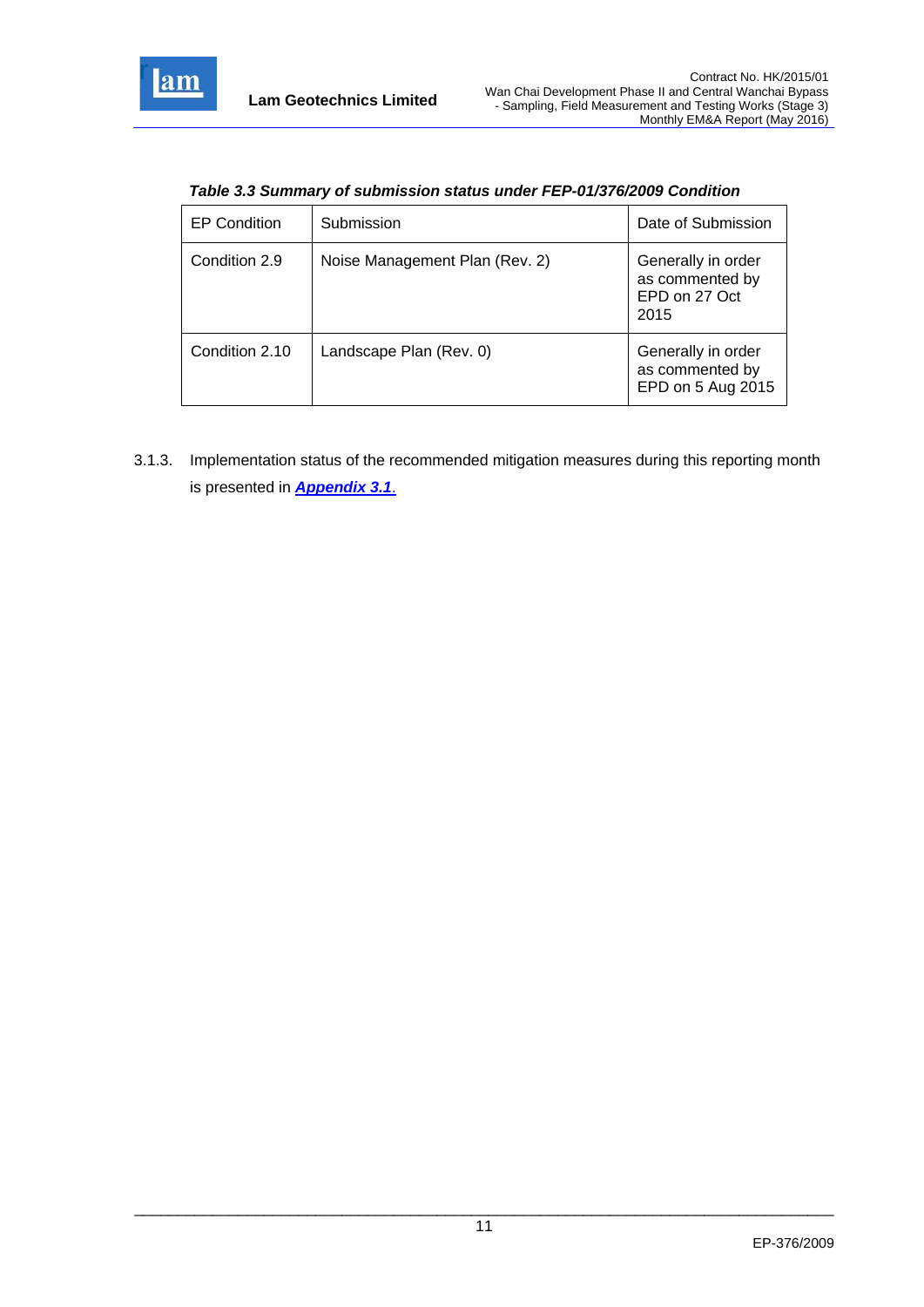

# **4 MONITORING REQUIREMENTS**

#### **4.1 Noise Monitoring**

#### NOISE MONITORING STATION

4.1.1. The noise monitoring station for the Project is listed and shown in *Table 4.1* and *Figure 4.1. Appendix 4.1* shows the established Action/Limit Levels for the monitoring works.

|  | <b>Table 4.1 Noise Monitoring Station</b> |  |
|--|-------------------------------------------|--|
|  |                                           |  |

| <b>District</b> | <b>Station</b> | <b>Description</b>                |
|-----------------|----------------|-----------------------------------|
| Wan Chai        | M1a            | <b>Harbour Road Sports Centre</b> |

# NOISE MONITORING PARAMETERS, FREQUENCY AND DURATION

- 4.1.2. The construction noise level shall be measured in terms of the A-weighted equivalent continuous sound pressure level  $(L_{eq})$ .  $L_{eq}$  (30 minutes) shall be used as the monitoring parameter for the time period between 0700 and 1900 hours on normal weekdays. For all other time periods, Leq (5 minutes) shall be employed for comparison with the Noise Control Ordinance (NCO) criteria. Supplementary information for data auditing, statistical results such as L10 and L90 shall also be obtained for reference.
- 4.1.3. Noise monitoring shall be carried out at all the designated monitoring stations. The monitoring frequency shall depend on the scale of the construction activities. The following is an initial guide on the regular monitoring frequency for each station on a weekly basis when noise generating activities are underway:
	- One set of measurements between 0700 and 1900 hours on normal weekdays.

# MONITORING EQUIPMENT

- 4.1.4. As referred to in the Technical Memorandum ™ issued under the NCO, sound level meters in compliance with the International Electrotechnical Commission Publications 651: 1979 (Type 1) and 804: 1985 (Type 1) specifications shall be used for carrying out the noise monitoring. Immediately prior to and following each noise measurement the accuracy of the sound level meter shall be checked using an acoustic calibrator generating a known sound pressure level at a known frequency. Measurements may be accepted as valid only if the calibration level from before and after the noise measurement agrees to within 1.0 dB.
- 4.1.5. Noise measurements shall not be made in fog, rain, wind with a steady speed exceeding 5 m/s or wind with gusts exceeding 10 m/s. The wind speed shall be checked with a portable wind speed meter capable of measuring the wind speed in m/s.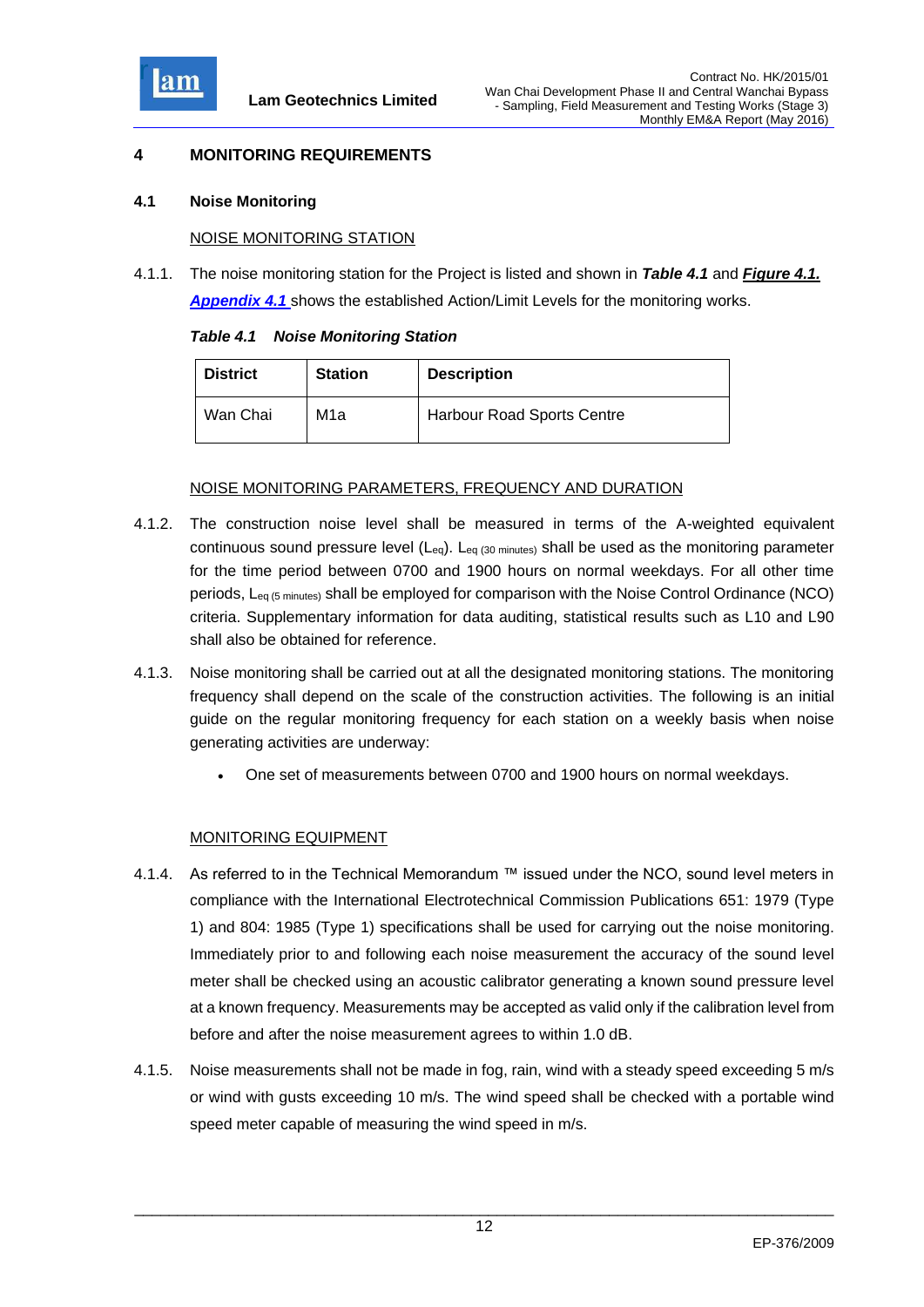

# **4.2 Air Quality Monitoring**

#### AIR QUALITY MONITORING STATIONS

4.2.1. The air quality monitoring stations for the Project are listed and shown in *Table 4.2* and *Figure* 

*4.1*. *Appendix 4.1* shows the established Action/Limit Levels for the monitoring works.

*Table 4.2 Air Quality Monitoring Stations*

| <b>Station ID</b>  | <b>Description</b>          |
|--------------------|-----------------------------|
| CMA <sub>5</sub> b | Pedestrian Plaza            |
| CMA <sub>6a</sub>  | <b>WDII PRE Site Office</b> |

#### AIR QUALITY MONITORING PARAMETERS, FREQUENCY AND DURATION

- 4.2.2. One-hour and 24-hour TSP levels should be measured to indicate the impacts of construction dust on air quality. The 24-hour TSP levels shall be measured by following the standard high volume sampling method as set out in the Title 40 of the Code of Federal Regulations, Chapter 1 (Part 50), Appendix B.
- 4.2.3. All relevant data including temperature, pressure, weather conditions, elapsed-time meter reading for the start and stop of the sampler, identification and weight of the filter paper, and any other local atmospheric factors affecting or affected by site conditions, etc., shall be recorded down in detail.
- 4.2.4. For regular impact monitoring, the sampling frequency of at least once in every six-days, shall be strictly observed at all the monitoring stations for 24-hour TSP monitoring. For 1-hour TSP monitoring, the sampling frequency of at least three times in every six-days should be undertaken when the highest dust impact occurs.

# SAMPLING PROCEDURE AND MONITORING EQUIPMENT

- 4.2.5. High volume samplers (HVSs) in compliance with the following specifications shall be used for carrying out the 1-hour and 24-hour TSP monitoring:
	- $0.6 1.7$  m<sup>3</sup> per minute adjustable flow range;
	- Equipped with a timing / control device with  $+/-$  5 minutes accuracy for 24 hours operation;
	- Installed with elapsed-time meter with +/- 2 minutes accuracy for 24 hours operation;
	- Capable of providing a minimum exposed area of 406 cm2;
	- Flow control accuracy: +/- 2.5% deviation over 24-hour sampling period;
	- Equipped with a shelter to protect the filter and sampler;
	- Incorporated with an electronic mass flow rate controller or other equivalent devices;
	- Equipped with a flow recorder for continuous monitoring;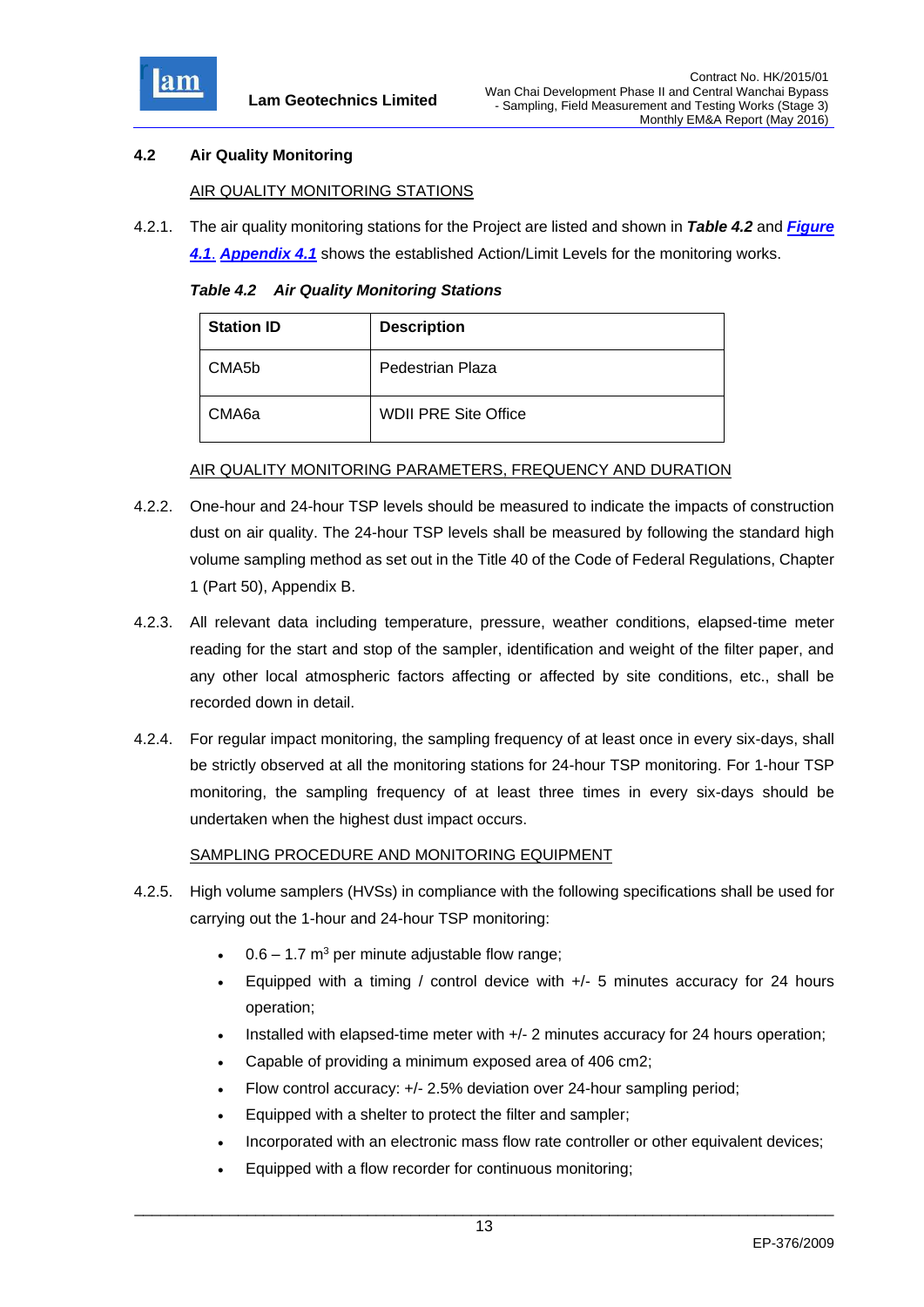

**Lam Geotechnics Limited**

- Provided with a peaked roof inlet;
- Incorporated with a manometer;
- Able to hold and seal the filter paper to the sampler housing at horizontal position;
- Easily changeable filter; and
- Capable of operating continuously for a 24-hour period.
- 4.2.6. Initial calibration of dust monitoring equipment shall be conducted upon installation and thereafter at bi-monthly intervals. The transfer standard shall be traceable to the internationally recognized primary standard and be calibrated annually. The concern parties such as IEC shall properly document the calibration data for future reference. All the data should be converted into standard temperature and pressure condition.

# LABORATORY MEASUREMENT / ANALYSIS

- 4.2.7. A clean laboratory with constant temperature and humidity control, and equipped with necessary measuring and conditioning instruments to handle the dust samples collected, shall be available for sample analysis, and equipment calibration and maintenance. The laboratory should be HOKLAS accredited.
- 4.2.8. Filter paper of size 8" x 10" shall be labelled before sampling. It shall be a clean filter paper with no pinholes, and shall be conditioned in a humidity-controlled chamber for over 24-hours and be pre-weighed before use for the sampling.
- 4.2.9. After sampling, the filter paper loaded with dust shall be kept in a clean and tightly sealed plastic bag. The filter paper shall then be returned to the laboratory for reconditioning in the humidity controlled chamber followed by accurate weighing by an electronic balance with readout down to 0.1 mg. The balance shall be regularly calibrated against a traceable standard.
- 4.2.10. All the collected samples shall be kept in a good condition for 6 months before disposal.
- 4.2.11. Current calibration certificates of equipment are presented in *Appendix 4.2*.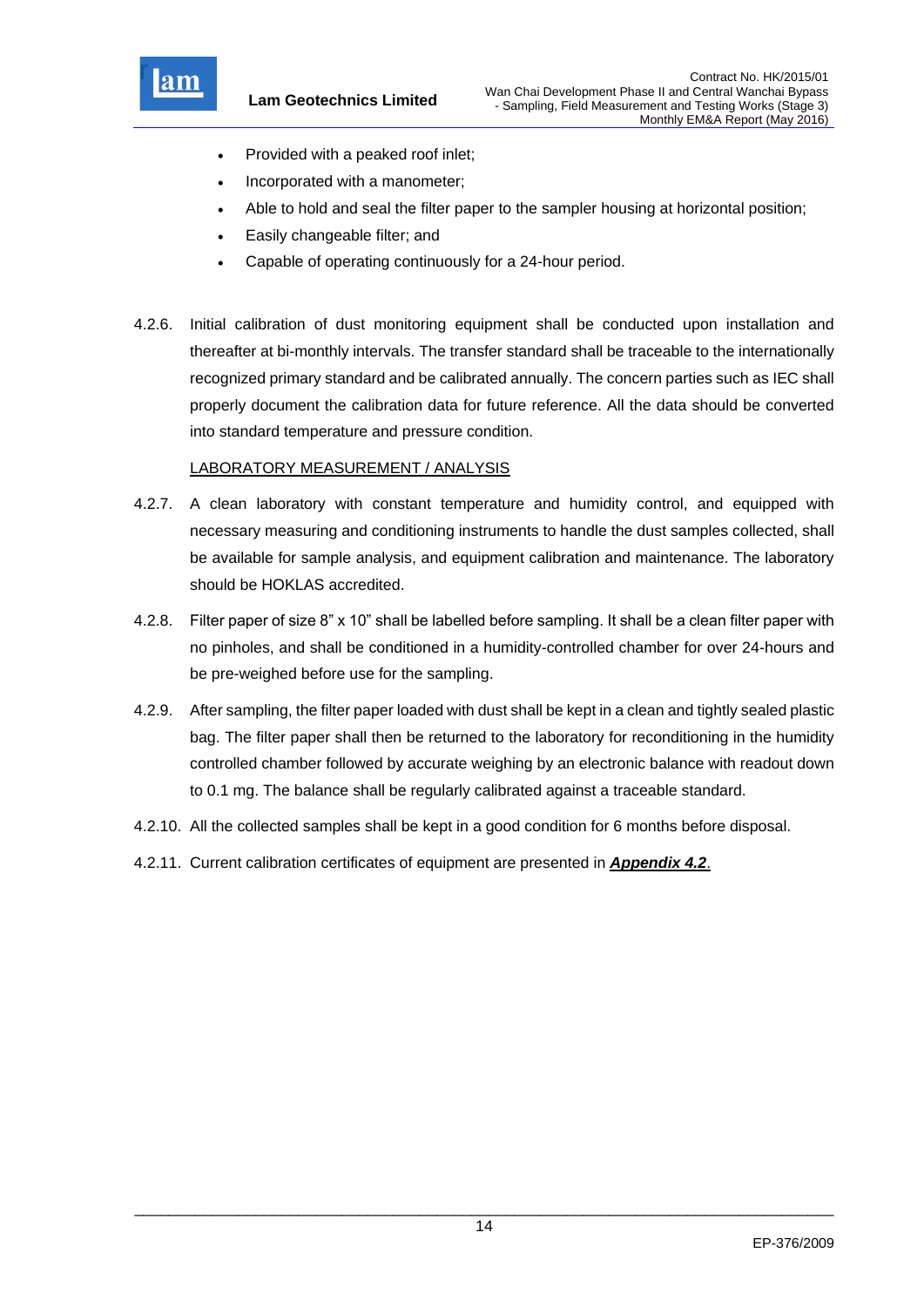

# **5 MONITORING RESULTS**

- 5.0.1. The environmental monitoring will be implemented based on the division of works areas of the designated project managed under the contract with FEP applied by individual contractors. Overall layout showing work areas of various contracts, latest status of work commencement and monitoring stations is shown in *Figure 2.1* and *Figure 4.1*. The monitoring results are presented in according to the Individual Contract(s).
- 5.0.2. In the reporting month, the concurrent contract is:
	- Contract no. HK/2012/08 Wan Chai Development Phase II Central Wan Chai Bypass at Wan Chai West.
- 5.0.3. The environment monitoring schedules for reporting month and coming month are presented in *Appendix 5.1*.

#### **5.1 Noise Monitoring Results**

5.1.1 The proposed division of noise monitoring station is summarized in *Table 5.1* below.

#### *Table 5.1 Noise Monitoring Station for Contract no. HK/2012/08*

| <b>Location ID</b> | <b>District</b> | <b>Description</b>                    |
|--------------------|-----------------|---------------------------------------|
| M1a                |                 | Wan Chai   Harbour Road Sports Centre |

- 5.1.2 Two limit level exceedances were recorded at M1a- Harbour Road Sports Centre on 4 and 24 May 2016 in this reporting month.
- 5.1.3 No construction works for EP-376/2009 was conducted around the concerned location during the time of measurement while breaking works at Ex-Wan Chai Swimming Pool (adjacent to Habour Road Sports Centre immediately opposite to the monitoring station) under non WDII-CWB Contractor was observed as the major noise contribution during monitoring on 4 May 2016. As such, the exceedance was considered as non-Project related.
- 5.1.4 No construction works for EP-376/2009 was conducted around the concerned location during the time of measurement while hydromill tench cutter in close proximity to the monitoring station at Ex-Wan Chai Swimming Pool (adjacent to Habour Road Sports Centre immediately opposite to the monitoring station) under non WDII-CWB Contractor was observed as the major noise contribution during monitoring on 24 May 2016. As such, the exceedance was considered as non-Project related.
- 5.1.5 The noise monitoring results measured in this reporting period are reviewed and summarized. Details of the noise monitoring results and graphical presentation can be referred to *Appendix 5.2*.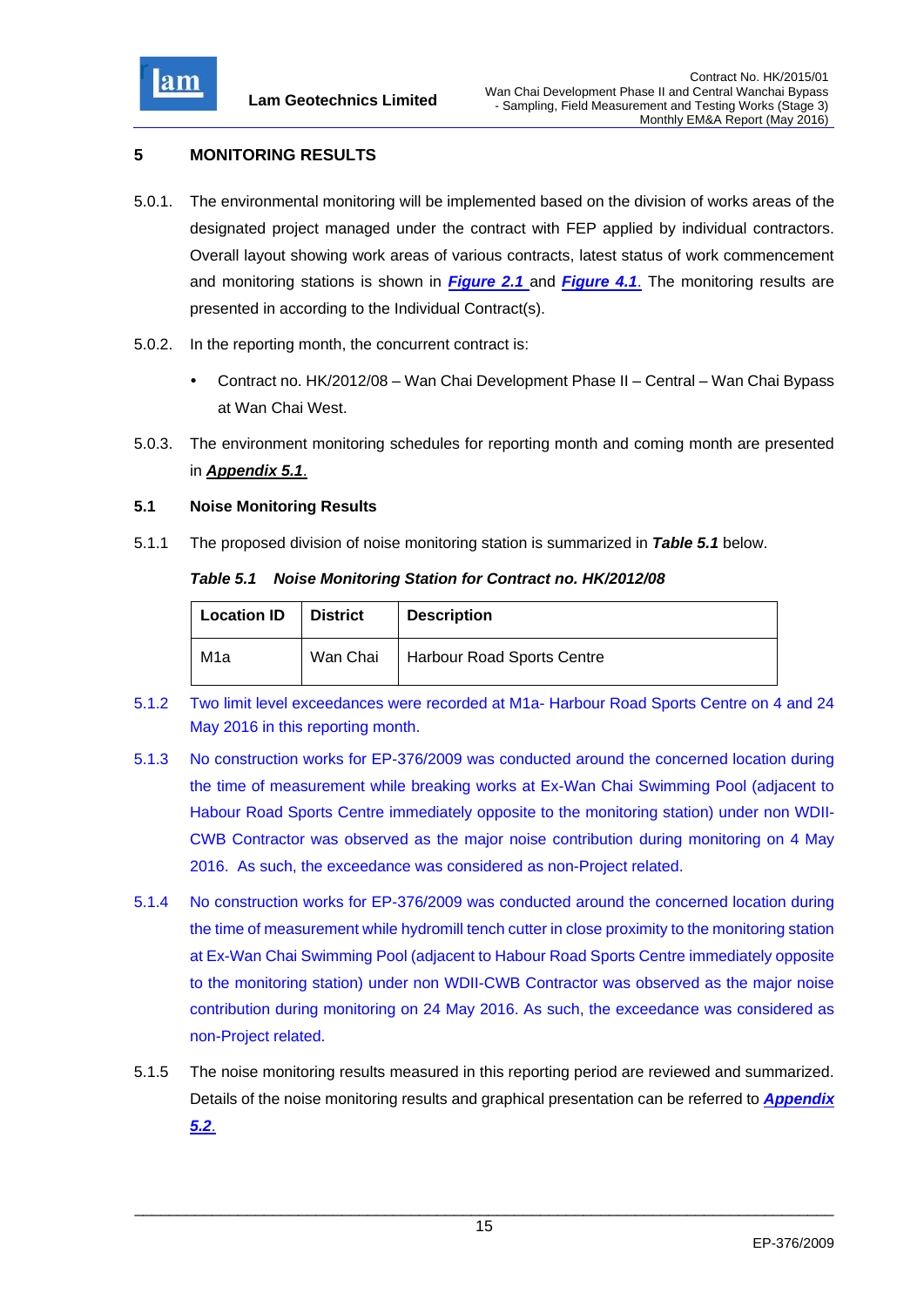

# **5.2 Air Quality Monitoring Results**

5.2.1 The proposed division of air quality monitoring stations are summarized in *Table 5.2* below.

*Table 5.2 Air Quality Monitoring Station for Contract no. HK/2012/08*

| <b>Station</b>     | <b>Description</b>          |
|--------------------|-----------------------------|
| CMA <sub>5</sub> b | Pedestrian Plaza            |
| CMA6a              | <b>WDII PRE Site Office</b> |

- 5.2.2 No action or limit level exceedance was recorded in this reporting month.
- 5.2.3 The air quality monitoring results measured in this reporting period are reviewed and summarized. Details of air quality monitoring results and graphical presentation can be referred in *Appendix 5.3*.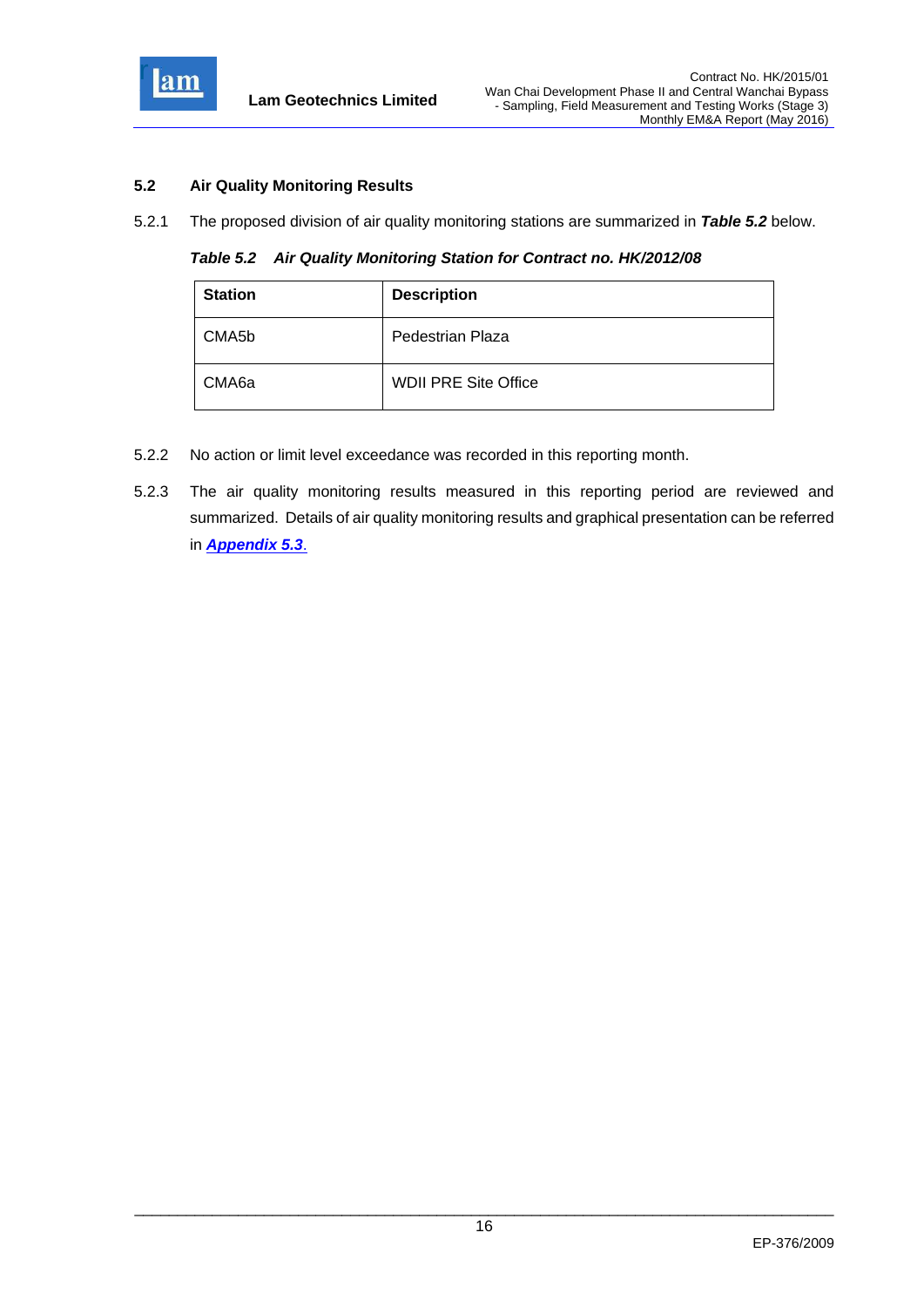

# **5.3 WASTE MONITORING RESULTS**

5.3.1 No Inert and non-inert C&D wastes disposed in this reporting month. Details of the waste flow table are summarized in *Table 5.3*.

|  | Table 5.3 Details of Waste Disposal for Contract no. HK/2012/08 |  |
|--|-----------------------------------------------------------------|--|
|  |                                                                 |  |

| <b>Waste Type</b>                                     | <b>Quantity this month</b> | <b>Cumulative Quantity-</b><br>to-Date | <b>Disposal / Dumping</b><br><b>Grounds</b> |
|-------------------------------------------------------|----------------------------|----------------------------------------|---------------------------------------------|
| Inert C&D<br>materials<br>disposed, m3                | NIL.                       | <b>NIL</b>                             | <b>NIL</b>                                  |
| Inert C&D<br>materials<br>recycled, m3                | NIL.                       | <b>NIL</b>                             | <b>NIL</b>                                  |
| <b>Non-inert C&amp;D</b><br>materials<br>disposed, m3 | NIL.                       | <b>NIL</b>                             | <b>NIL</b>                                  |
| <b>Non-inert C&amp;D</b><br>materials<br>recycled, m3 | <b>NIL</b>                 | <b>NIL</b>                             | <b>NIL</b>                                  |
| <b>Chemical waste</b><br>disposed, kg                 | NIL.                       | <b>NIL</b>                             | <b>NIL</b>                                  |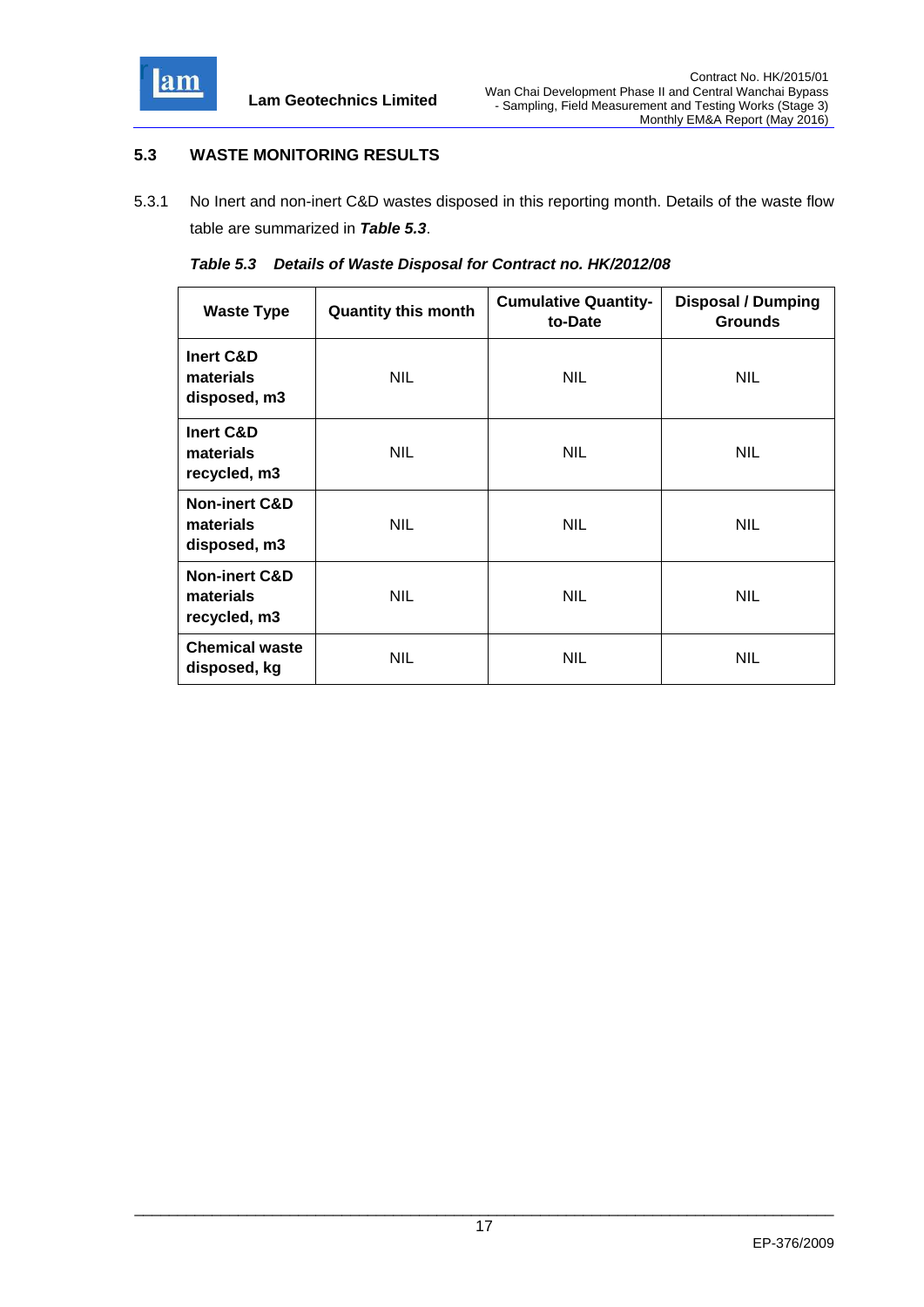

# **6 COMPLIANCE AUDIT**

6.0.1. The Event Action Plan for construction noise and air quality are presented in *Appendix 6.1*.

#### **6.1 Noise Monitoring**

- 6.1.1 Two limit level exceedances were recorded at M1a- Harbour Road Sports Centre on 4 and 24 May 2016 in this reporting month.
- 6.1.2 No construction works for EP-376/2009 was conducted around the concerned location during the time of measurement while breaking works at Ex-Wan Chai Swimming Pool (adjacent to Habour Road Sports Centre immediately opposite to the monitoring station) under non WDII-CWB Contractor was observed as the major noise contribution during monitoring on 4 May 2016. As such, the exceedance was considered as non-Project related.
- 6.1.3 No construction works for EP-376/2009 was conducted around the concerned location during the time of measurement while hydromill tench cutter in close proximity to the monitoring station at Ex-Wan Chai Swimming Pool (adjacent to Habour Road Sports Centre immediately opposite to the monitoring station) under non WDII-CWB Contractor was observed as the major noise contribution during monitoring on 24 May 2016. As such, the exceedance was considered as non-Project related.

#### **6.2 Air Quality Monitoring**

6.1.1. No action or limit level was recorded in this reporting month.

#### **6.3 Review of the Reasons for and the Implications of Non-compliance**

- 6.3.1 There was no non-compliance from the site audits in the reporting period. The observations and recommendations made in each individual site audit session were presented in Section 8.
- **6.4 Summary of action taken in the event of and follow-up on non-compliance**
- 6.4.1 There was no particular action taken since no non-compliance was recorded from the site audits in the reporting period.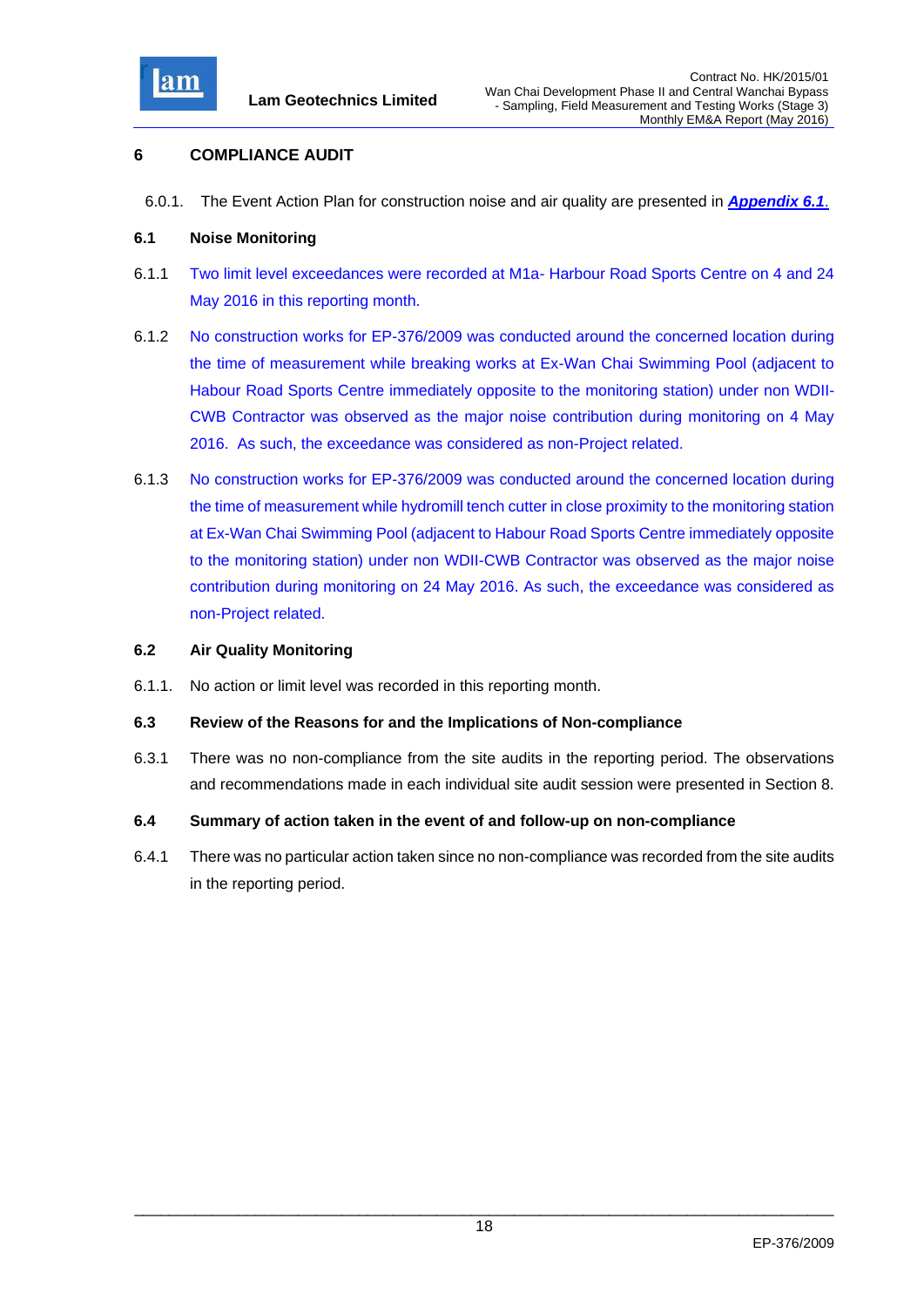

# **7 CUMULATIVE CONSTRUCTION IMPACT DUE TO THE CONCURRENT PROJECTS**

- 7.0.1. According to the Condition 3.4 of the EP-376/2009, this section addresses the relevant cumulative construction impact due to the concurrent activities of the current projects including the Central Reclamation Phase III (CRIII), Wan Chai Development Phase II (WDII), Central-WanChai Bypass (CWB), Island Eastern Corridor Link projects (IECL) and Wan Chai Development Phase II – Central – Wan Chai Bypass at Wan Chai East (CWB Tunnel).
- 7.0.2. According to the Final EM&A report of Central Reclamation Phase III (CRIII) for Contract HK 12/02, the major construction activities were completed by end of January 2014 and no construction activities were undertaken thereafter and the water quality monitoring was completed in October 2011. As such, it is considered that there were no cumulative construction impact due to the concurrent activities of the current projects with the Central Reclamation Phase III (CRIII) undertaken by contractor HK12/02 in the reporting month.
- 7.0.3. According to the construction programme of Central-Wanchai Bypass at Wanchai West at the Central Reclamation Phase III area include structural works for tunnel construction, road works and drainage works, removal of bulkhead wall and seawall modification were performed in May 2016 reporting month. As no project related exceedance were recorded during the reporting period, cumulative construction impact due to the concurrent activities of the current projects with the Central Reclamation Phase III (CRIII) was considered as insignificant.
- 7.0.4. According to the construction programme of Wan Chai Development Phase II, Central-Wan Chai Bypass and Island Eastern Corridor Link projects, the major construction activities under Wan Chai Development Phase II were tunnel works, D-wall construction at Wan Chai East and culvert construction, tunnel construction and ELS works at Wan Chai West. The major construction activities under Central-Wan Chai Bypass and Island Eastern Corridor Link Projects were road works at Central Interchange, backfilling works at Ex-PCWAW, ELS works and retaining wall construction at Victoria Park, ELS works and tunnel works at TS3; bridge construction, piling and tunnel works at North Point area in the reporting month. In addition, other non-Wan Chai Development Phase II, Central-Wan Chai Bypass and Island Eastern Corridor Link projects was observed undertaken at Wan Chai North area
- 7.0.5. No significant air impact from construction activities was anticipated in the reporting month. Besides, no project related exceedance was recorded during the water, air and noise environmental monitoring events in the reporting month. Thus, it is evaluated that the cumulative construction impact from the concurrent projects including Central Reclamation Phase III (CRIII), Wan Chai Development Phase II (WDII), Central-WanChai Bypass (CWB), Island Eastern Corridor Link projects (IECL) was insignificant.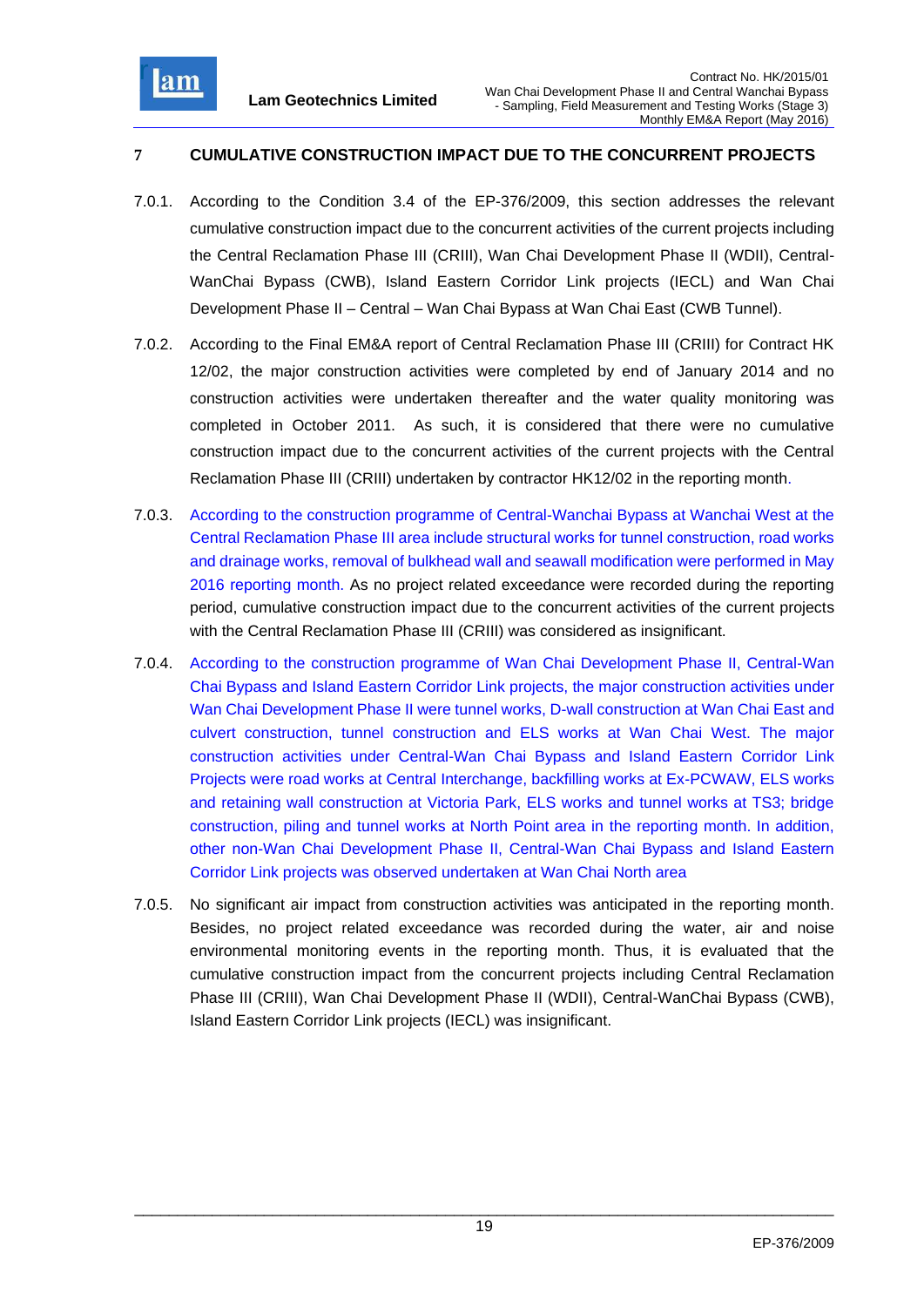

# **8 ENVIRONMENTAL SITE AUDIT**

**8.0.1.** Four site inspections for Contract no. HK/2012/08 were carried out on 3, 10, 20 and 26 May 2016 in this reporting period. The results of inspection and outcome are summarized in *Table 8.1.*

|  |  | Table 8.1 Summary of Environmental Inspections for Contract no. HK/2012/08 |  |  |  |
|--|--|----------------------------------------------------------------------------|--|--|--|
|--|--|----------------------------------------------------------------------------|--|--|--|

| <b>Item</b> | <b>Date</b> | <b>Observations</b>                                                               | <b>Action taken by</b><br><b>Contractor</b>                                        | <b>Outcome</b>                                            |
|-------------|-------------|-----------------------------------------------------------------------------------|------------------------------------------------------------------------------------|-----------------------------------------------------------|
| 160520 01   |             | 20 May 2016 A valid NRMM label on<br>generator at Zone B<br>shall be provided.    | A valid and proper<br><b>NRMM</b> label was<br>placed on the<br>generator.         | <b>Completion as</b><br>observed on 26<br><b>May 2016</b> |
| 160526 01   |             | 26 May 2016 Drip tray shall be<br>provided for chemical<br>containers at MVB area | Drip tray was provided Completion as<br>for chemical<br>containers at MVB<br>area. | observed on 31<br><b>May 2016</b>                         |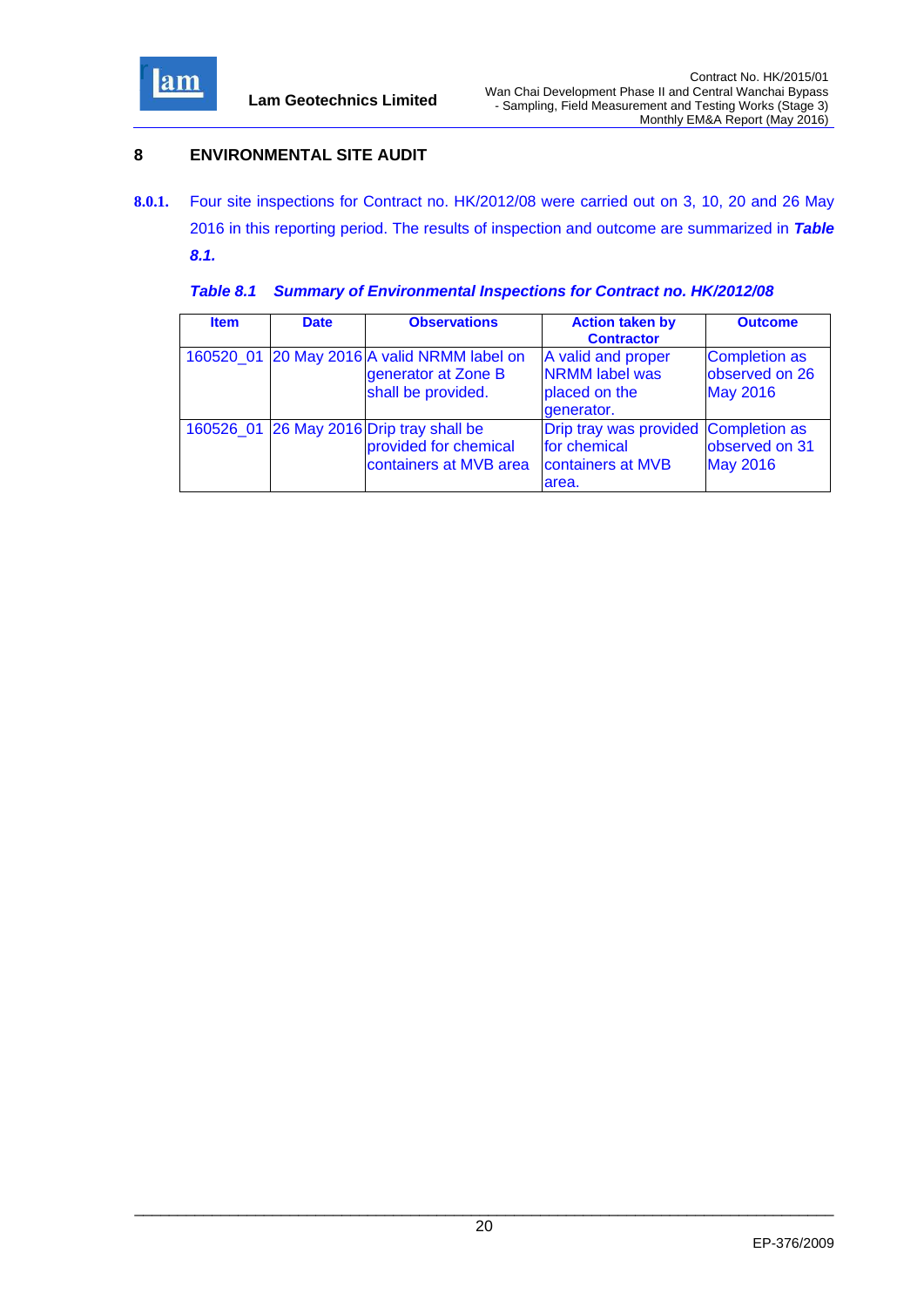

# **9 COMPLAINTS, NOTIFICATION OF SUMMONS AND PROSECUTION**

- 9.0.1. No environmental complaint was received in the reporting period.
- 9.0.2. The details of cumulative complaint log and updated summary of complaints are presented in *Appendix 9.1*
- 9.0.3. Cumulative statistic on complaints and successful prosecutions are summarized in *Table 9.1* and *Table 9.2* respectively.

| <b>Table 9.1 Cumulative Statistics on Complaints</b> |
|------------------------------------------------------|
|------------------------------------------------------|

| <b>Reporting Period</b>                               | <b>No. of Complaints</b> |
|-------------------------------------------------------|--------------------------|
| Commencement works (May 2015) to last reporting month |                          |
| May 2016                                              |                          |
| Total                                                 |                          |

#### *Table 9.2 Cumulative Statistics on Successful Prosecutions*

| <b>Environmental</b><br><b>Parameters</b> | <b>Cumulative No.</b><br><b>Brought Forward</b> | <b>No. of Successful</b><br><b>Prosecutions this</b><br>month (Offence Date) | <b>Cumulative No.</b><br>Project-to-Date |
|-------------------------------------------|-------------------------------------------------|------------------------------------------------------------------------------|------------------------------------------|
| Air                                       |                                                 | O                                                                            |                                          |
| <b>Noise</b>                              | ი                                               | O                                                                            |                                          |
| Water                                     | 0                                               | 0                                                                            |                                          |
| Waste                                     | O                                               | O                                                                            |                                          |
| <b>Total</b>                              | Ω                                               | Ω                                                                            | 0                                        |